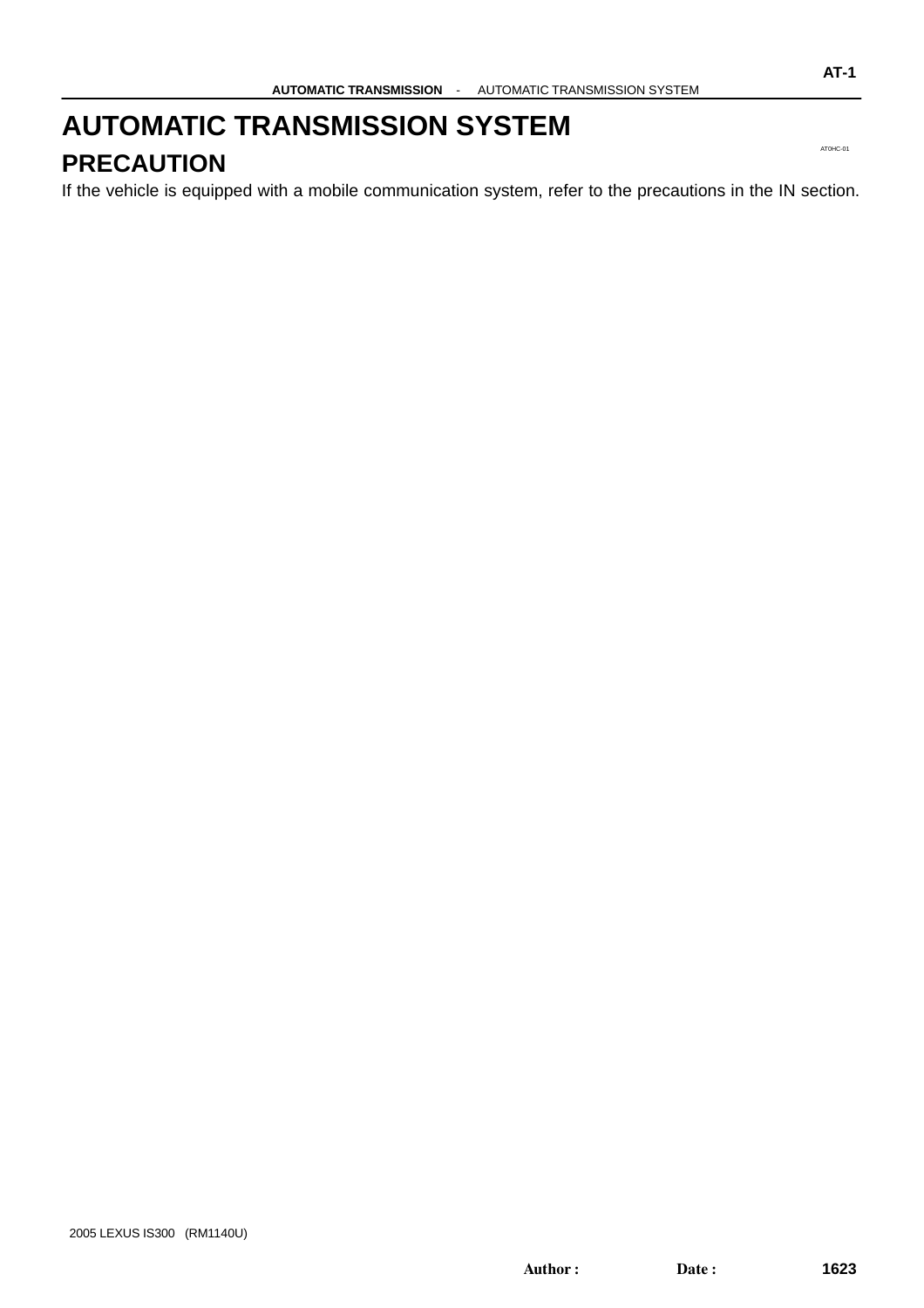#### **OPERATION**



| Shift Lever<br>Position | Gear<br>Position | S <sub>1</sub> | S <sub>2</sub> | S <sub>3</sub>            | S4         | $C_0$      | C <sub>1</sub> | C <sub>2</sub> | $B_0$      | $B_1$      | B <sub>2</sub> | $B_3$      | $B_4$      | $F_0$          | $F_{1}$ | F <sub>2</sub> |
|-------------------------|------------------|----------------|----------------|---------------------------|------------|------------|----------------|----------------|------------|------------|----------------|------------|------------|----------------|---------|----------------|
| P                       | Park             | ON             | <b>OFF</b>     | ON                        | <b>OFF</b> | $\bigcirc$ |                |                |            |            |                |            |            |                |         |                |
| $\mathsf{R}$            | Reverse          | <b>ON</b>      |                | OFF OFF                   | <b>OFF</b> |            |                | $\bigcirc$     | $\bigcirc$ |            |                |            | $\bigcirc$ |                |         |                |
| N                       | <b>Neutral</b>   | ON             | <b>OFF</b>     | ON                        | <b>OFF</b> | $\bigcap$  |                |                |            |            |                |            |            |                |         |                |
|                         | 1st              | ON             |                | OFF OFF OFF               |            | O          | О              |                |            |            |                |            |            | $\bigcirc$     |         | $\circ$        |
| D<br>$M(5)^*$           | 2nd              | ON             | ON             | $\overline{\mathsf{OFF}}$ | <b>OFF</b> | ∩          | Э              |                |            |            |                | $\bigcirc$ |            | О              |         |                |
|                         | 3rd              | <b>OFF</b>     | <b>ON</b>      | $\overline{\mathsf{OFF}}$ | <b>OFF</b> | ∩          | ◯              |                |            |            | О              |            |            | О              | О       |                |
|                         | 4th              | OFF            | <b>OFF</b>     | <b>ON</b>                 | <b>OFF</b> | ∩          | О              | $\bigcirc$     |            |            | $\bigcirc$     |            |            | О              |         |                |
|                         | 5th              | <b>OFF</b>     | OFF            | <b>OFF</b>                | <b>ON</b>  |            | ()             | $\bigcirc$     | $\bigcirc$ |            | О              |            |            |                |         |                |
| 3                       | 1st              | <b>ON</b>      |                | OFFIOFF                   | <b>OFF</b> | ∩          | С              |                |            |            |                |            |            | O              |         | $\bigcirc$     |
|                         | 2nd              | ON             | ON             | <b>OFF</b>                | <b>OFF</b> | ∩          | C              |                |            |            |                | О          |            | $\overline{O}$ |         |                |
|                         | 3rd              | <b>OFF</b>     | ON             | ON                        | <b>OFF</b> | ∩          | О              |                |            | $\bigcirc$ | С              |            |            | C              | C       |                |
| $\overline{2}$          | 1st              | <b>ON</b>      | <b>OFF</b>     | <b>ON</b>                 | <b>OFF</b> | ∩          | С              |                |            |            |                |            |            | О              |         | $\bigcirc$     |
|                         | 2nd              | <b>ON</b>      | ON             | OFF                       | <b>OFF</b> | ∩          | €              |                |            |            |                | О          |            | О              |         |                |
|                         | 1st              | <b>ON</b>      | OFF            | <b>OFF</b>                | <b>OFF</b> | ∩          | C              |                |            |            |                |            | ( )        | ∩              |         | $\bigcirc$     |

○: Operating

\* : When the shift lever position is "M" and the gear position indicator shows "5".

AT05W-05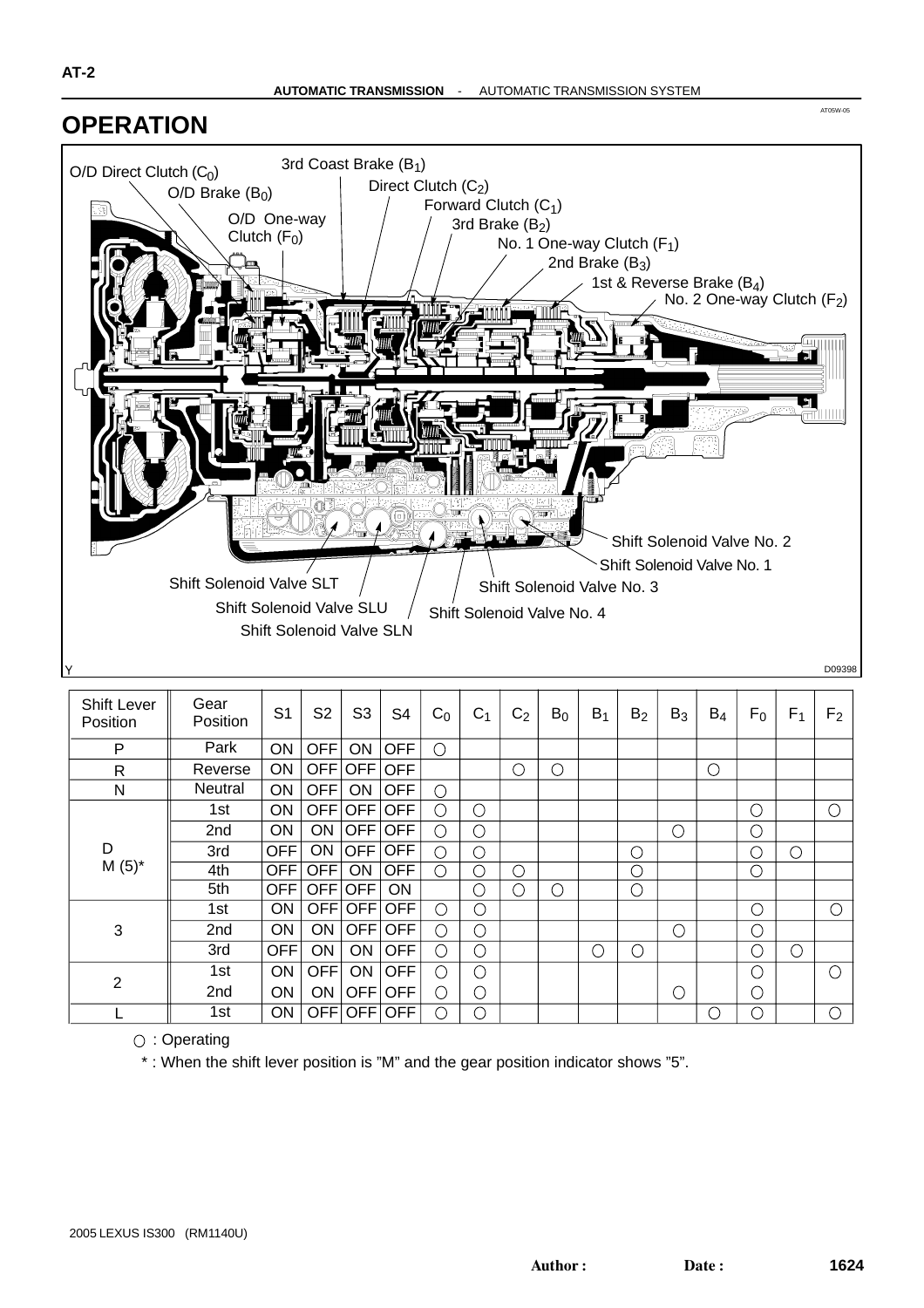#### AT0HE-02 **EXTENSION HOUSING OIL SEAL ON-VEHICLE REPAIR**

- **1. REMOVE NO. 1 AND NO. 2 ENGINE UNDER COVERS**
- **2. REMOVE LH FRONT FLOOR CENTER COVER**
- **3. REMOVE NO. 1 REAR FLOOR BOARD**
- **4. REMOVE EXHAUST PIPE ASSEMBLY (See page [EM-100](#page-0-0) )**
- **5. REMOVE PROPELLER SHAFT (See page [PR-4](#page-0-0) )**
- **6. REMOVE REAR OIL SEAL**







- **7. INSTALL NEW OIL SEAL**
- (a) Using SST and a hammer, carefully drive a new oil seal in as far as it will go.
	- SST 09325-20010

#### **NOTICE:**

**Clean the extension housing before removing the oil seal.**

- (b) Coat the lip of a new oil seal with MP grease.
- **8. INSTALL PROPELLER SHAFT (See page [PR-10](#page-0-0) )**
- **9. INSTALL EXHAUST PIPE ASSEMBLY (See page [EM-100](#page-0-0) )**
- **10. FILL ATF AND CHECK FLUID LEVEL (See page [DI-338](#page-0-0) )**
- **11. REMOVE NO. 1 REAR FLOOR BOARD**
- **12. REMOVE LH FRONT FLOOR CENTER COVER**
- **13. INSTALL NO. 1 AND NO. 2 ENGINE UNDER COVERS**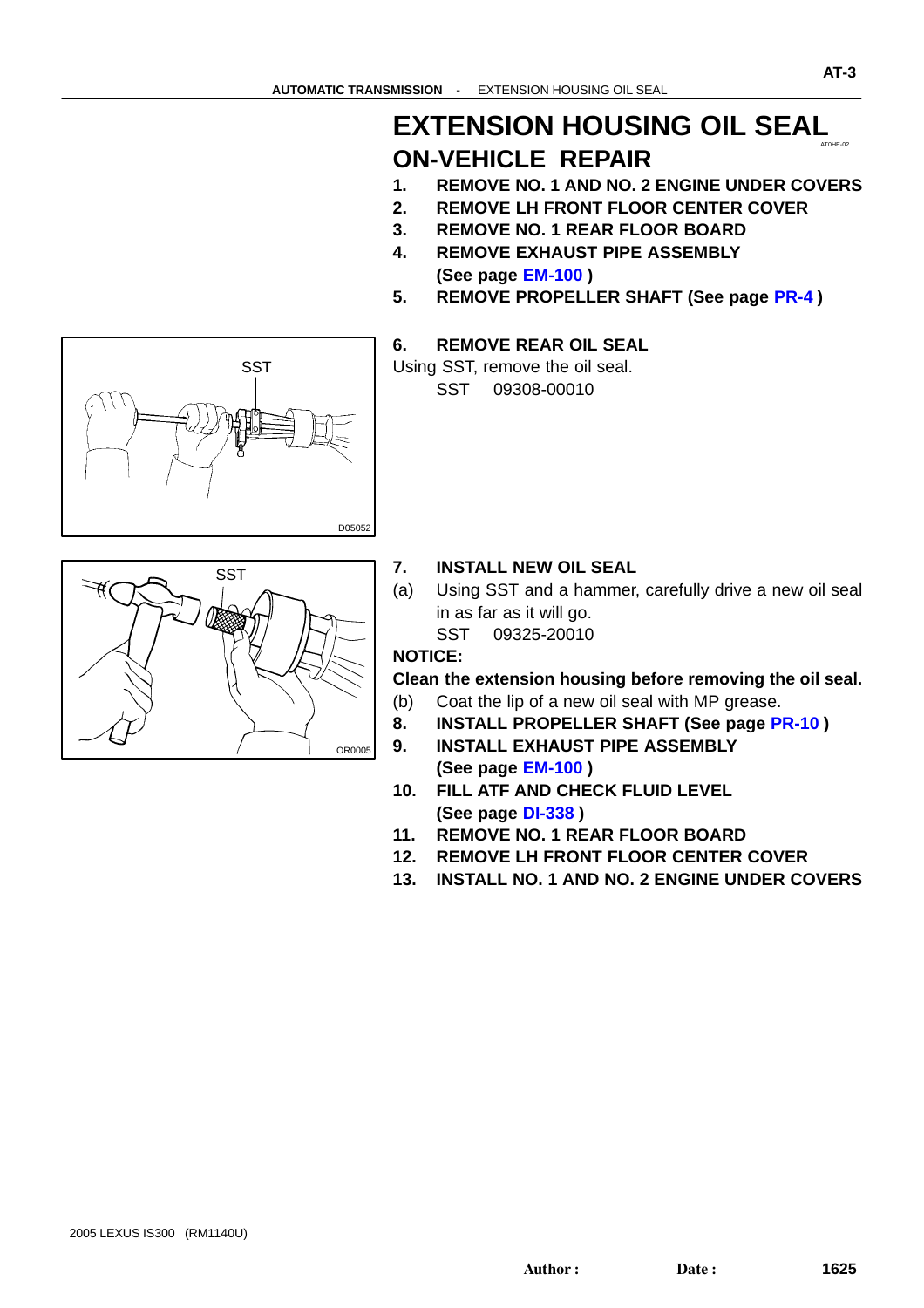#### **SENSOR ROTOR ON-VEHICLE REPAIR**

**1. RAISE VEHICLE AND POSITION PAN TO CATCH ANY FLUID THAT MAY DRIP**

AT0HF-02

- **2. REMOVE NO. 1 AND NO. 2 ENGINE UNDER COVERS**
- **3. REMOVE LH FRONT FLOOR CENTER COVER**
- **4. REMOVE NO. 1 REAR FLOOR BOARD**
- **5. REMOVE EXHAUST PIPE (See page [EM-100](#page-0-0) )**
- **6. REMOVE PROPELLER SHAFT (See page [PR-4](#page-0-0) )**
- **7. REMOVE VEHICLE SPEED SENSOR (See page [AT-7](#page-0-0) )**



#### **8. JACK UP TRANSMISSION SLIGHTLY**

Securely support the transmission on a transmission jack. Lift the transmission slightly from the rear support member.

(ف) **기대적 미 여기미의** D04839

#### **9. REMOVE ENGINE REAR SUPPORT MEMBER**

- (a) Remove the 4 nuts.
- (b) Remove the 4 bolts and rear support member.



#### **10. REMOVE TRANSMISSION MOUNTING BRACKET**

Remove the 4 bolts and the transmission mounting bracket from the transmission.

2005 LEXUS IS300 (RM1140U)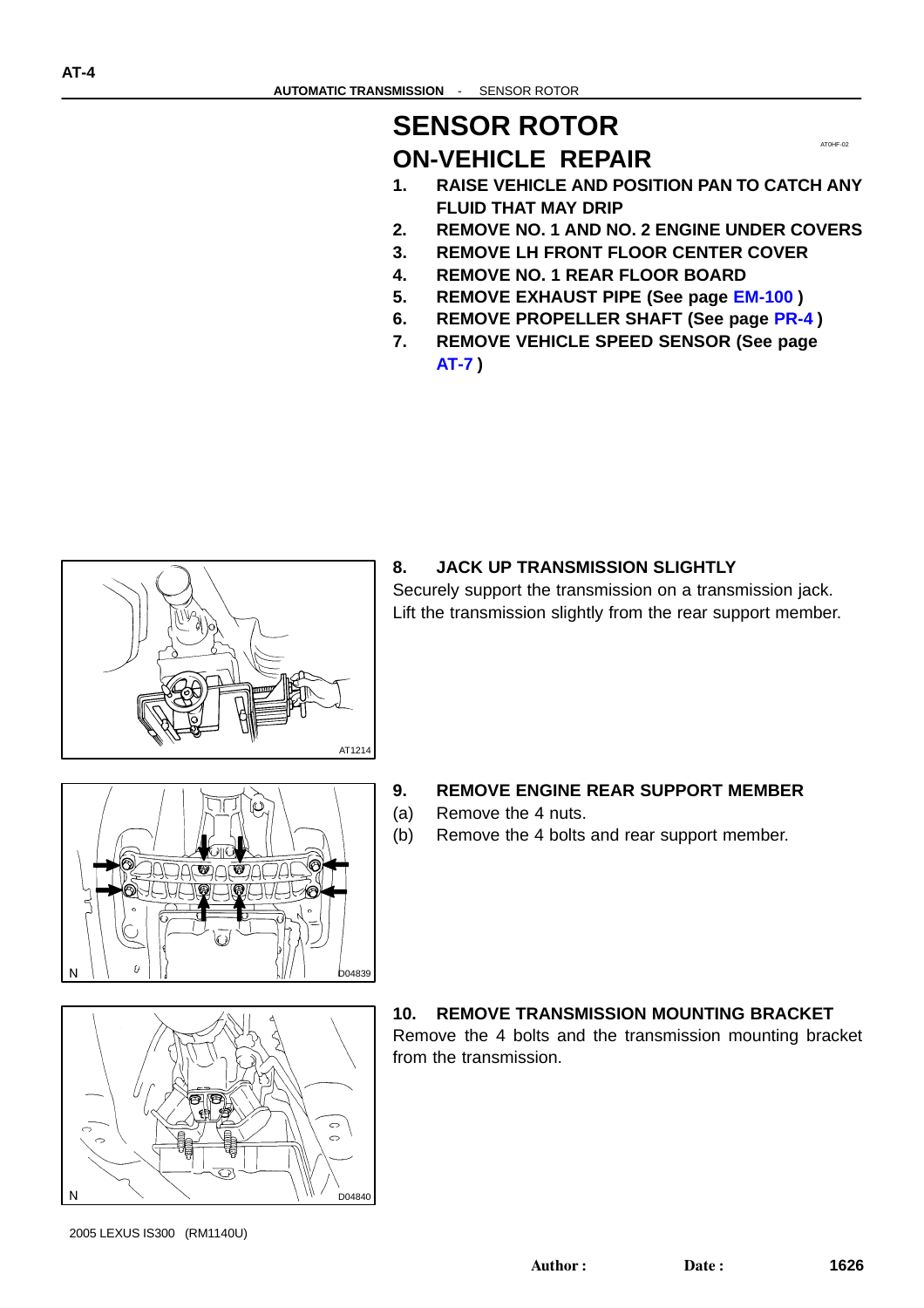





#### **12. REMOVE SENSOR ROTOR AND KEY**

- (a) Using a snap ring expander, remove the snap ring.
- (b) Remove the sensor rotor and key.
- **13. INSTALL KEY AND SENSOR ROTOR**
- (a) Install the key and sensor rotor.
- (b) Using a snap ring expander, install a new snap ring.



#### **14. INSTALL EXTENSION HOUSING**

- (a) Install a new extension housing gasket.
- (b) Install the extension housing with the 6 bolts. **Torque: 34 N·m (345 kgf·cm, 25 ft·lbf)**

HINT:

Coat the thread of the all bolts with sealant.

**Sealant:**

**Part No. 08833-00080, THREE BOND 1344, LOCTITE 242 or equivalent**

#### **15. INSTALL TRANSMISSION MOUNTING BRACKET**

Install the transmission mounting bracket with the 4 bolts to the transmission.

**Torque: 12 N·m (120 kgf·cm, 9 ft·lbf)**





**16. INSTALL ENGINE REAR SUPPORT MEMBER**

- (a) Install the rear support member with the 4 bolts. **Torque: 25 N·m (260 kgf·cm, 19 ft·lbf)**
- (b) Install the 4 nuts. **Torque: 12 N·m (120 kgf·cm, 9 ft·lbf)**
- **17. REMOVE JACK**
- **18. INSTALL VEHICLE SPEED SENSOR (See page [AT-7](#page-0-0) )**
- **19. INSTALL PROPELLER SHAFT (See page [PR-10](#page-0-0) )**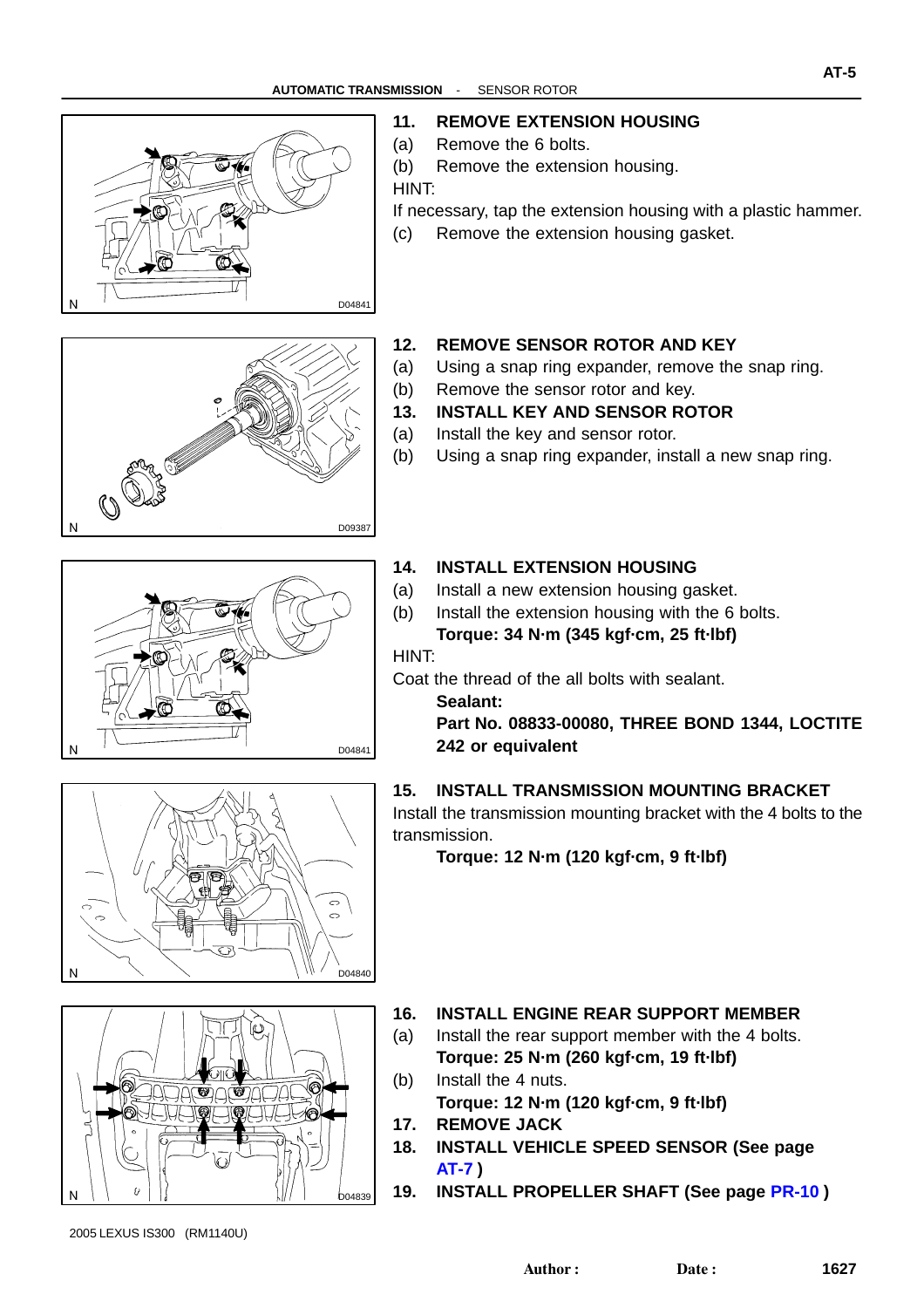- **20. INSTALL EXHAUST PIPE (See page [EM-100](#page-0-0) )**
- **21. FILL ATF AND CHECK FLUID LEVEL (See page [DI-338](#page-0-0) )**
- **22. INSTALL NO. 1 REAR FLOOR BOARD**
- **23. INSTALL LH FRONT FLOOR CENTER COVER**
- **24. INSTALL NO. 1 AND NO. 2 ENGINE UNDER COVERS**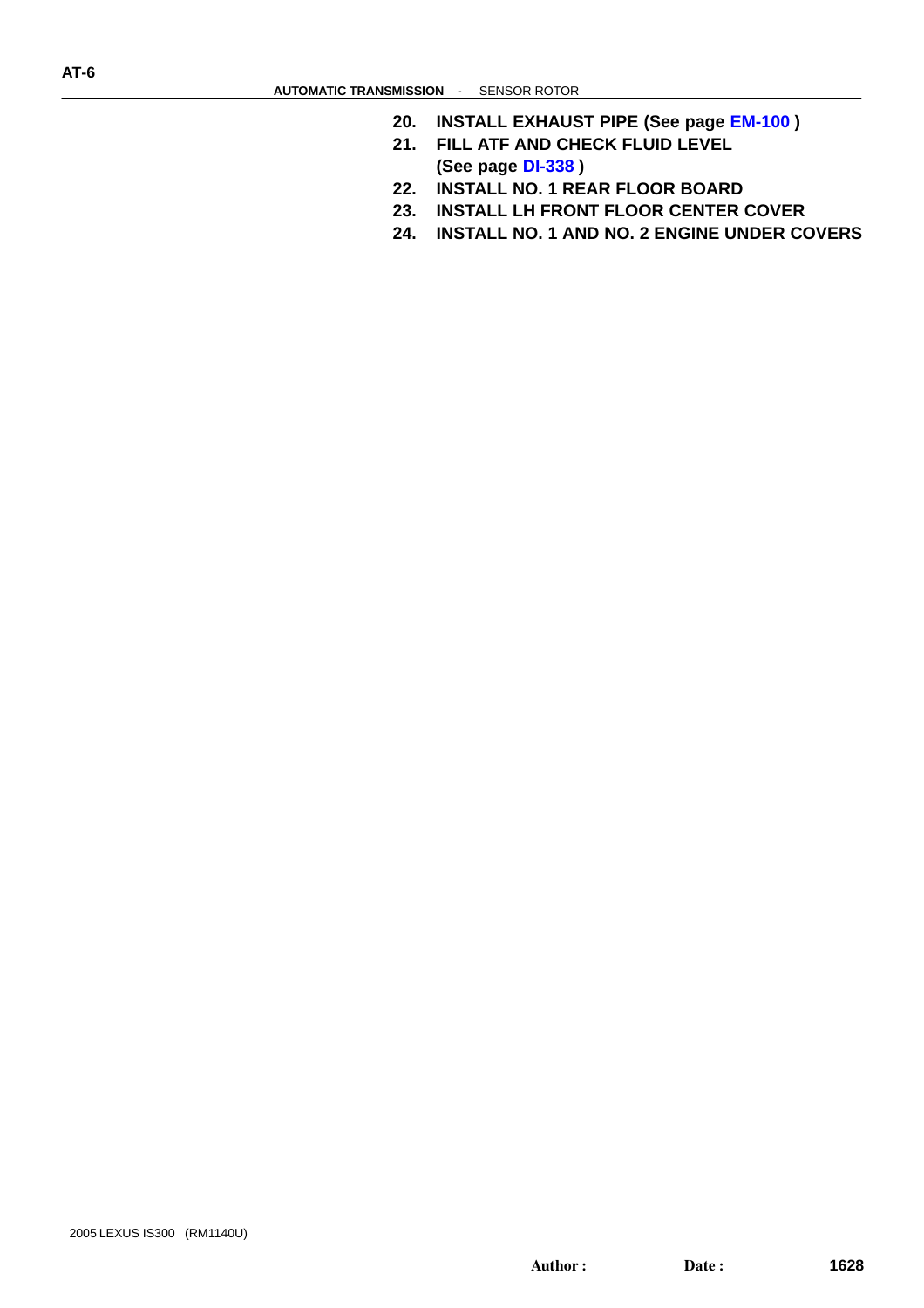#### **VEHICLE SPEED SENSOR ON-VEHICLE REPAIR**

- **2. REMOVE LH FRONT FLOOR CENTER COVER**
- **3. REMOVE NO. 1 REAR FLOOR BOARD**



- **4. DISCONNECT VEHICLE SPEED SENSOR CONNEC-TOR**
- **5. REMOVE VEHICLE SPEED SENSOR**
- (a) Remove the bolt and vehicle speed sensor.
- (b) Remove the O-ring from the vehicle speed sensor.
- **6. INSTALL VEHICLE SPEED SENSOR**
- (a) Coat a new O-ring with ATF and install it to the vehicle speed sensor.
- (b) Install the vehicle speed sensor to the extension housing and torque the bolt.

**Torque: 5.4 N·m (55 kgf·cm, 48 in.·lbf)**

- **7. INSTALL NO. 1 REAR FLOOR BOARD**
- **8. INSTALL LH FRONT FLOOR CENTER COVER**
- **9. INSTALL NO. 1 AND NO. 2 ENGINE UNDER COVERS**

AT0XV-01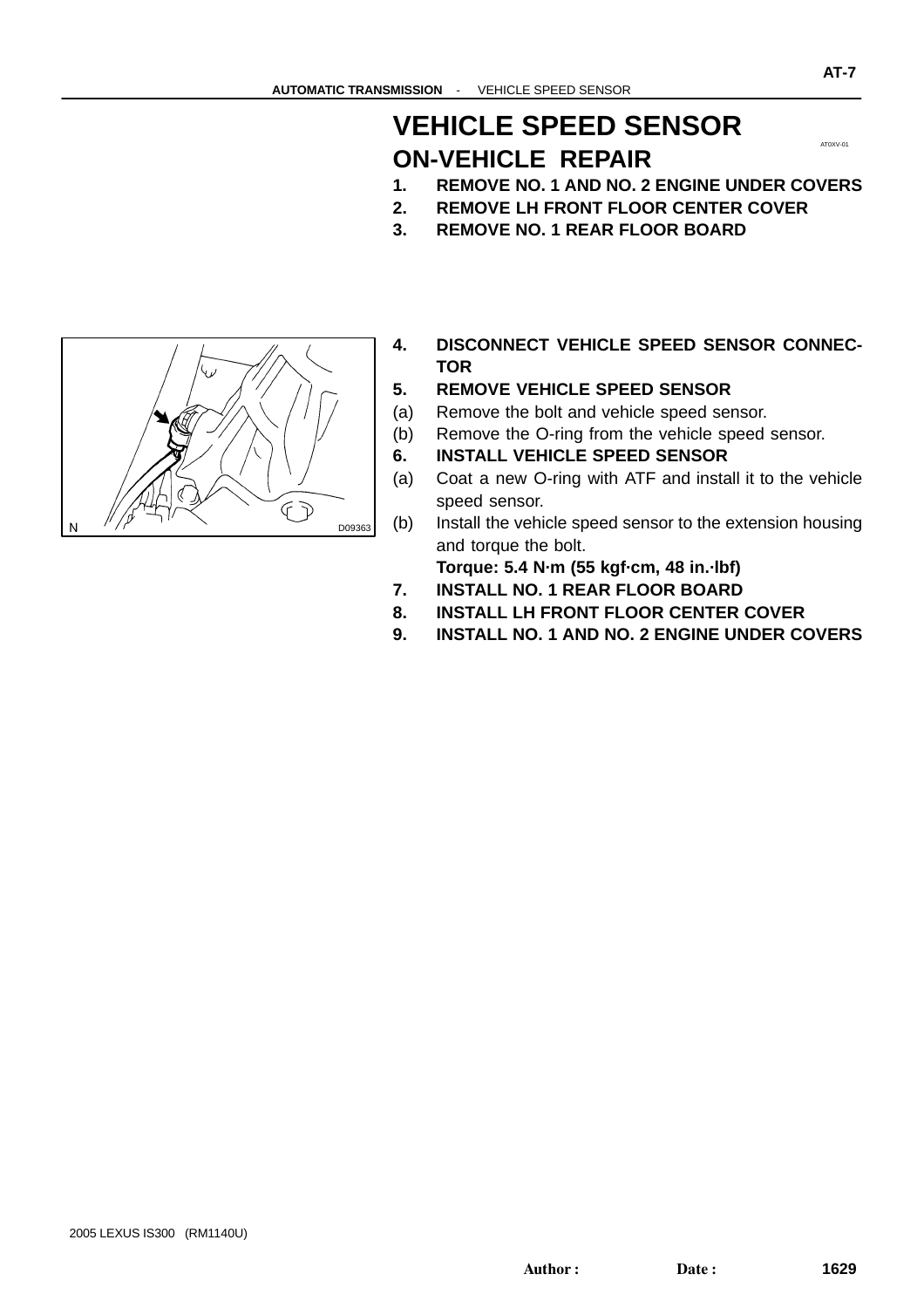#### **O/D DIRECT CLUTCH SPEED SENSOR**

#### **ON-VEHICLE REPAIR**

**1. REMOVE NO. 1 AND NO. 2 ENGINE UNDER COVERS**

AT0XW-01

- **2. REMOVE LH FRONT FLOOR CENTER COVER**
- **3. REMOVE NO. 1 REAR FLOOR BOARD**



- **5. REMOVE O/D DIRECT CLUTCH SPEED SENSOR**
- (a) Remove the bolt and O/D direct clutch speed sensor.
- (b) Remove the O-ring from the O/D direct clutch speed sensor.
- **6. INSTALL O/D DIRECT CLUTCH SPEED SENSOR**
- (a) Coat a new O-ring with ATF and install it to the O/D direct clutch speed sensor.
- (b) Install the O/D direct clutch speed sensor to the transmission case and torque the bolt.

**Torque: 5.4 N·m (55 kgf·cm, 48 in.·lbf)**

- **7. INSTALL NO. 1 REAR FLOOR BOARD**
- **8. INSTALL LH FRONT FLOOR CENTER COVER**
- **9. INSTALL NO. 1 AND NO. 2 ENGINE UNDER COVERS**

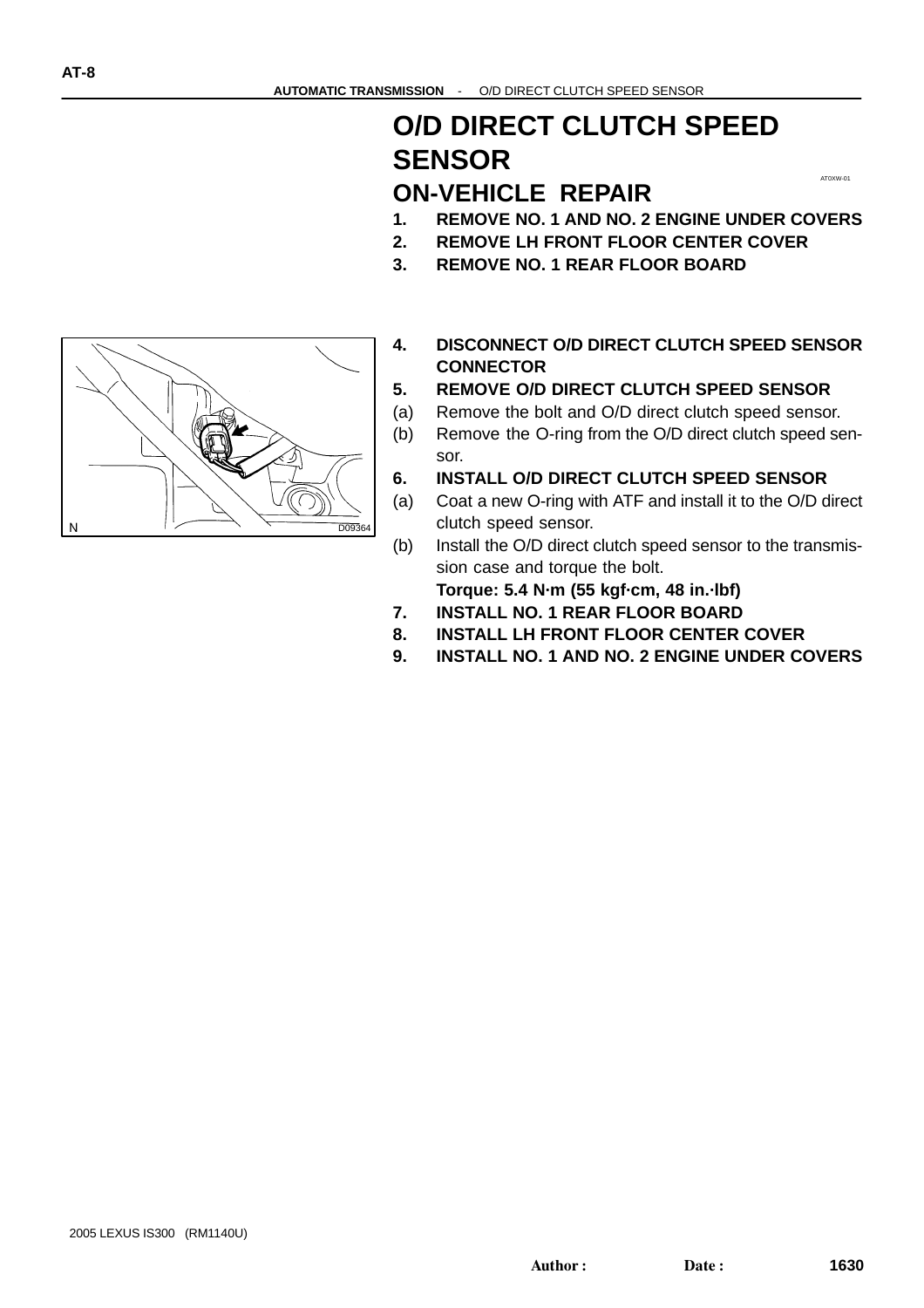#### **ATF TEMPERATURE SENSOR ON-VEHICLE REPAIR**

#### **CAUTION:**

**When working with FIPG material, you must observe the following items.**

- **Using a razor blade and gasket scraper, remove all the old FIPG material from the gasket surfaces.**
- $\bullet$  **Thoroughly clean all components to remove all the loose material.**
- **Clean both sealing surfaces with a non-residue solvent.**
- **Apply FIPG in an approx. 1 mm (0.04 in.) wide bead along the sealing surface.**
- **Parts must be assembled within 10 minutes of application. Otherwise, the FIPG material must be removed and reapplied.**
- **1. REMOVE NO. 1 AND NO. 2 ENGINE UNDER COVERS**
- **2. REMOVE LH FRONT FLOOR CENTER COVER**
- **3. REMOVE NO. 1 REAR FLOOR BOARD**
- **4. REMOVE DRAIN PLUG WITH GASKET AND DRAIN ATF**



#### **5. REMOVE OIL PAN NOTICE: Some fluid will remain in the oil pan.** (a) Remove the 19 bolts.

- Q07487 SST
- (b) Install the blade of SST between the transmission case and oil pan, cut off applied sealer, and remove the oil pan. SST 09032-00100

#### **NOTICE:**

**When removing the oil pan, be careful not to damage the oil pan flange.**

AT05Y-03

**AT-9**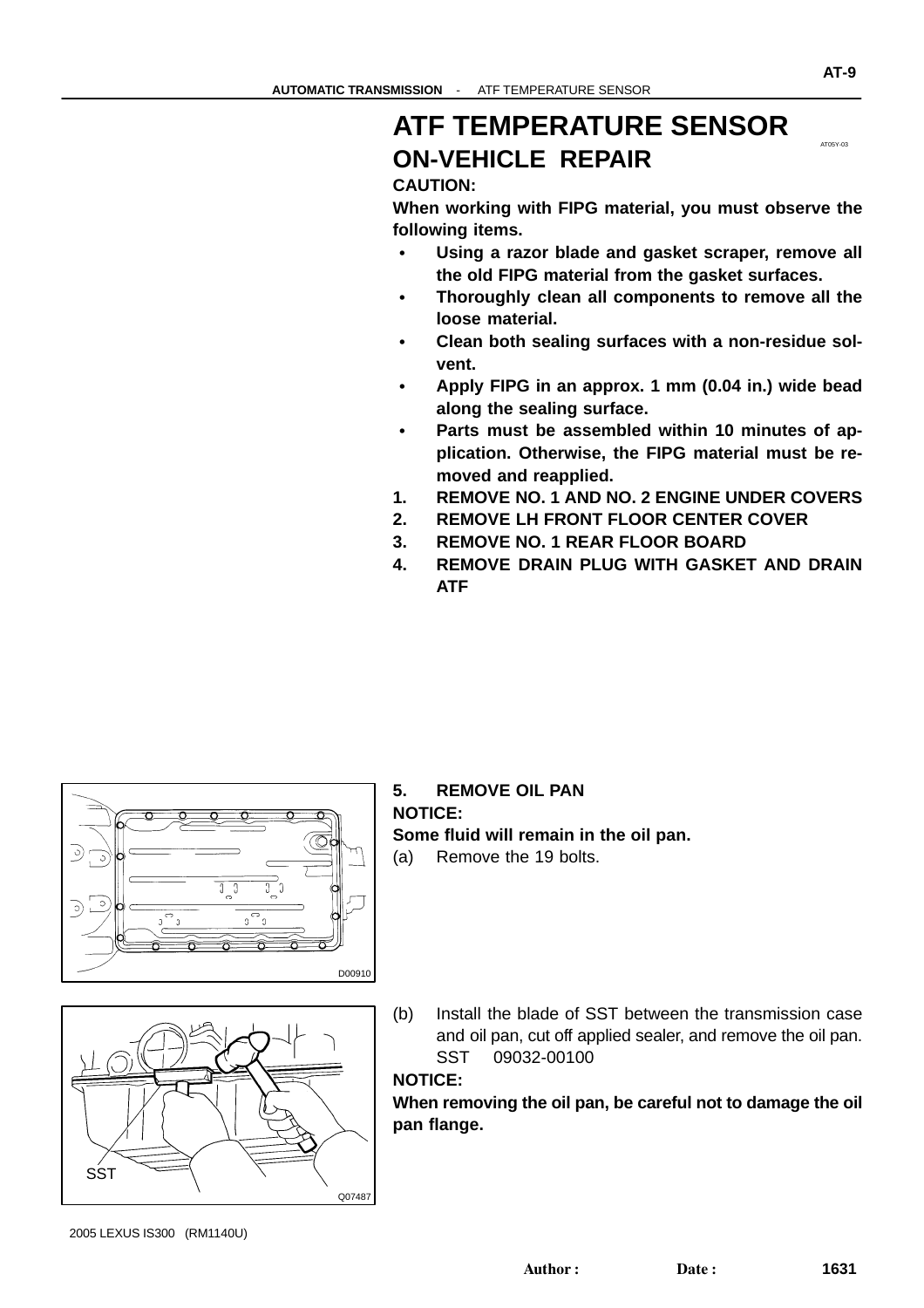

#### **6. EXAMINE PARTICLES IN PAN**

Remove the magnets and use them to collect steel particles. Carefully look at the foreign matter and particles in the pan and on the magnets to anticipate the type of wear you will find in the transmission.

Steel (magnetic) ... bearing, gear and clutch plate wear Brass (non-magnetic) ... bushing wear



#### **7. REMOVE OIL STRAINER NOTICE:**

#### **Be careful as some fluid will come out of the oil strainer.**

(a) Remove the 4 bolts and oil strainer.



(b) Remove the 3 gaskets from the oil strainer.





- **8. REMOVE SOLENOID WIRING WITH ATF TEMPERA-TURE SENSOR**
- (a) Disconnect the ATF temperature sensor and remove the O-ring.
- (b) Remove the bolt and clamp.
- (c) Disconnect the 7 connectors from the solenoid valves.
- (d) Remove the bolt, solenoid connector and O-ring.
- **9. INSTALL SOLENOID WIRING WITH ATF TEMPERA-TURE SENSOR**
- (a) Install the solenoid connector and a new O-ring with the bolt.

**Torque: 5.4 N·m (55 kgf·cm, 48 in.·lbf)**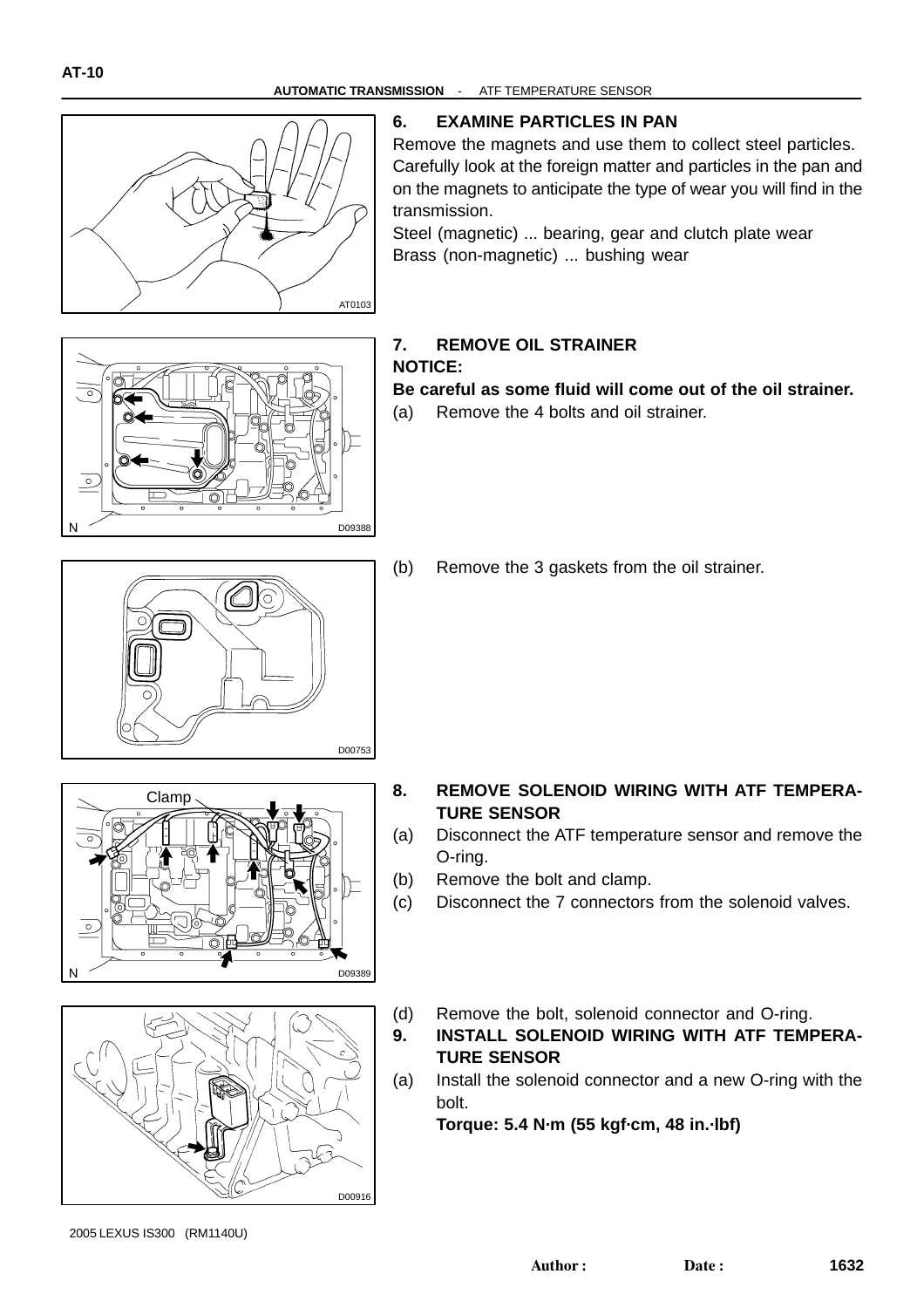

- (b) Connect the 7 connectors to the solenoid valves.
- (c) Install the clamp with the bolt. **Torque: 6.4 N·m (65 kgf·cm, 56 in.·lbf)**
- (d) Install a new O-ring and connect the ATF temperature sensor.

**AT-1 1**



#### **10. INSTALL OIL STRAINER**

(a) Install 3 new gaskets.

D09388

(b) Install the oil strainer with the 4 bolts. **Torque: 10 N·m (100 kgf·cm, 7 ft·lbf)**

 $\overline{c}$ Ŏ ∩ D00912

 $\overline{\circ}$ 



- **11. INSTALL OIL PAN**
- (a) Install the 3 magnets in the indications of the oil pan.

- (b) Remove any packing material and be careful not to drop oil on the contacting surfaces of the transmission case and oil pan.
- (c) Apply FIPG to the oil pan. **FIPG: Part No. 08826-00090, THREE BOND 1281 or equivalent**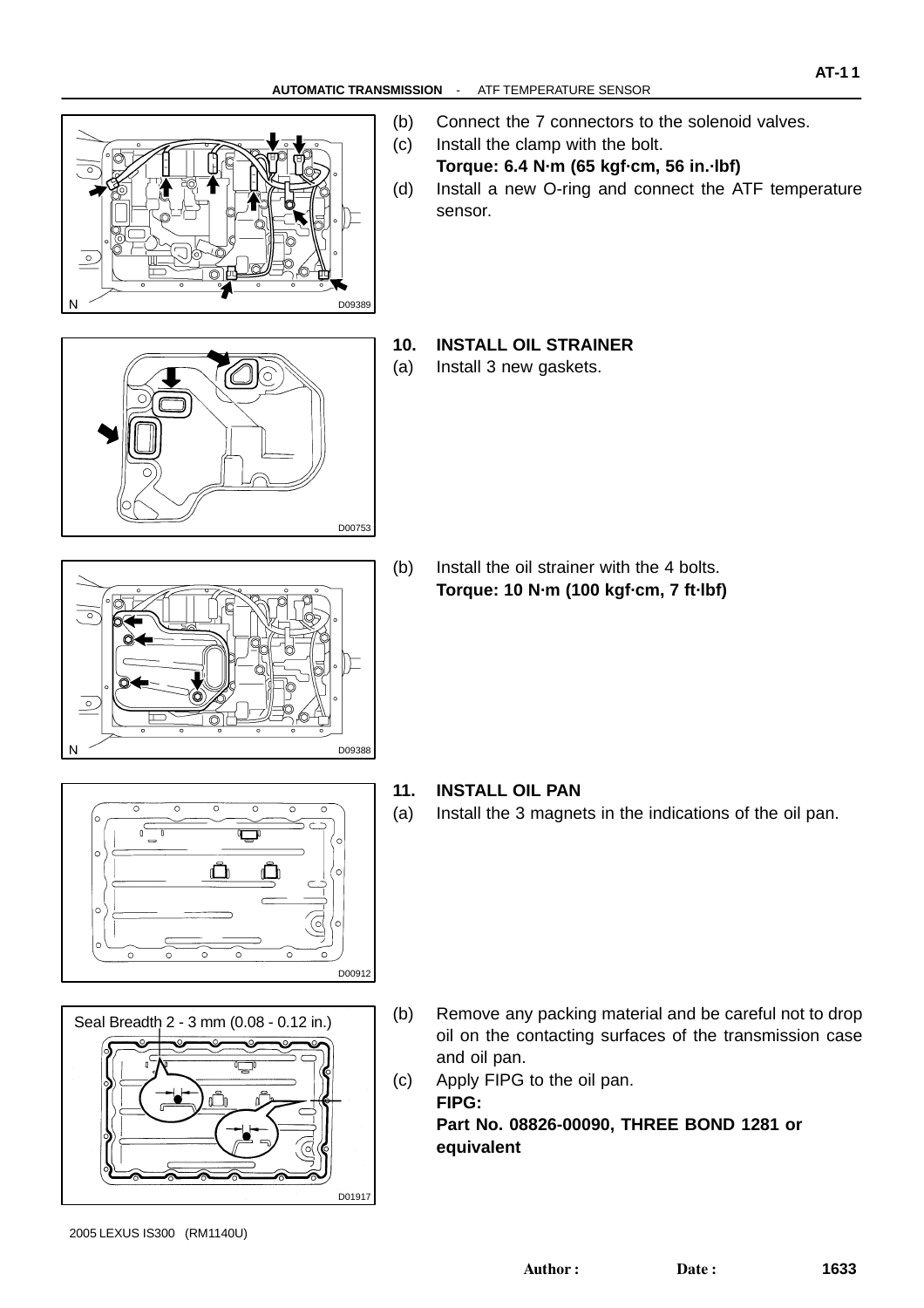

(d) Install the oil pan with the 19 bolts.

**Torque: 7.4 N·m (75 kgf·cm, 65 in.·lbf)** HINT:

Replace the only "A" bolt with a new one.

- **12. INSTALL DRAIN PLUG WITH NEW GASKET Torque: 20 N·m (205 kgf·cm, 15 ft·lbf)**
- **13. FILL FLUID AND CHECK FLUID (See page [DI-338](#page-0-0) )**
- **14. INSTALL NO. 1 REAR FLOOR BOARD**
- **15. INSTALL LH FRONT FLOOR CENTER COVER**
- **16. INSTALL NO. 1 AND NO. 2 ENGINE UNDER COVERS**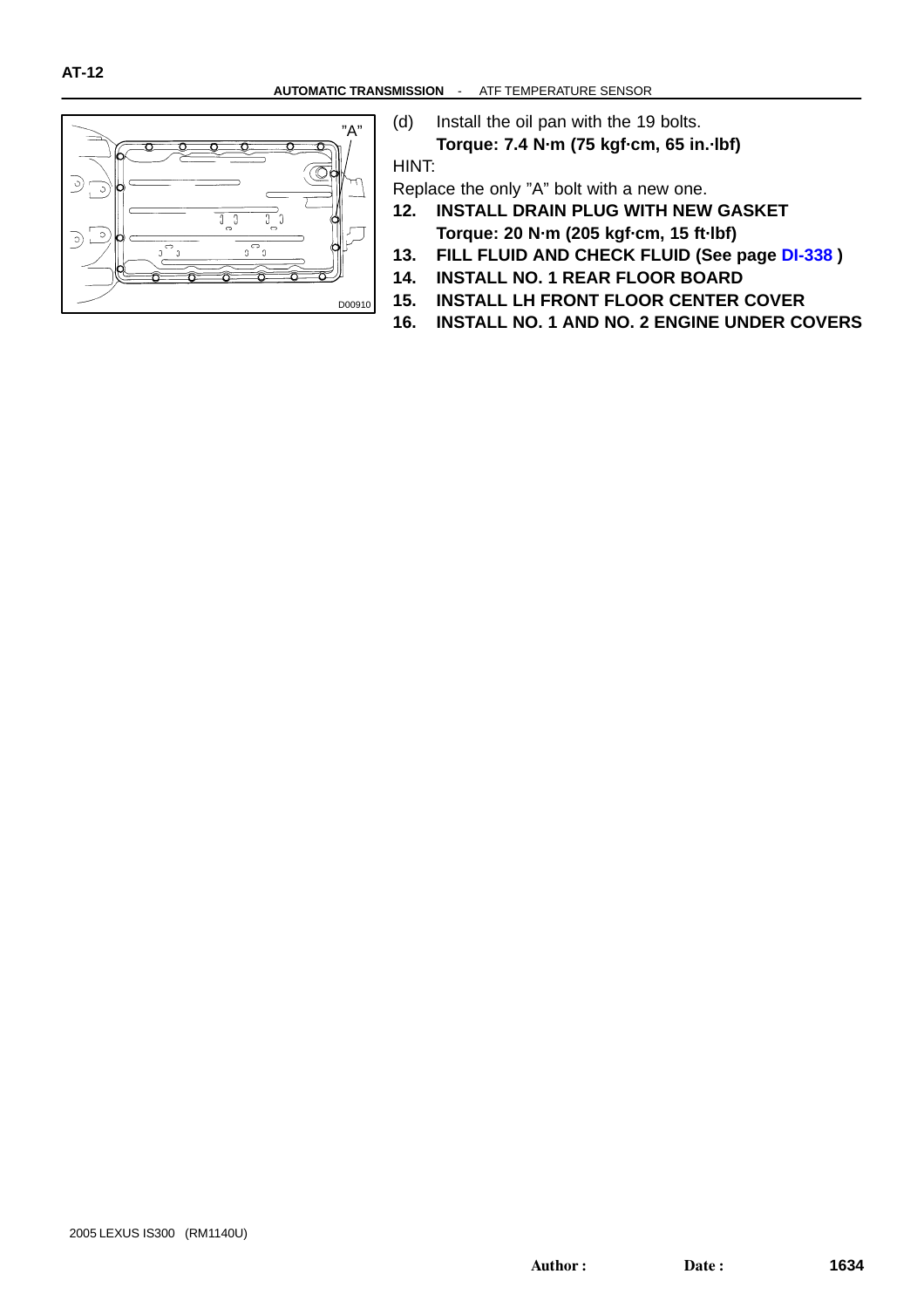#### **VALVE BODY ASSEMBLY ON-VEHICLE REPAIR**

#### **CAUTION:**

**When working with FIPG material, you must observe the following items.**

- **Using a razor blade and gasket scraper, remove all the old FIPG material from the gasket surfaces.**
- **Thoroughly clean all components to remove all the loose material.**
- **Clean both sealing surfaces with a non-residue solvent.**
- **Apply FIPG in an approx. 1 mm (0.04 in.) wide bead along the sealing surface.**
- **Parts must be assembled within 10 minutes of application. Otherwise, the FIPG material must be removed and reapplied.**
- **1. REMOVE NO. 1 AND NO. 2 ENGINE UNDER COVERS**
- **2. REMOVE LH FRONT FLOOR CENTER COVER**
- **3. REMOVE NO. 1 REAR FLOOR BOARD**
- **4. REMOVE DRAIN PLUG WITH GASKET AND DRAIN ATF**
- **5. REMOVE OIL PAN (See page [AT-9](#page-0-0) )**
- **6. EXAMINE PARTICLES IN PAN (See page [AT-9](#page-0-0) )**
- **7. REMOVE OIL STRAINER (See page [AT-9](#page-0-0) )**
- **8. REMOVE SOLENOID WIRING WITH ATF TEMPERA-TURE SENSOR (See page [AT-9](#page-0-0) )**



Remove the 20 bolts and valve body.





**10. REMOVE CHECK BALL BODY AND SPRING NOTICE: Do not drop the check ball body and spring.**

AT05Z-03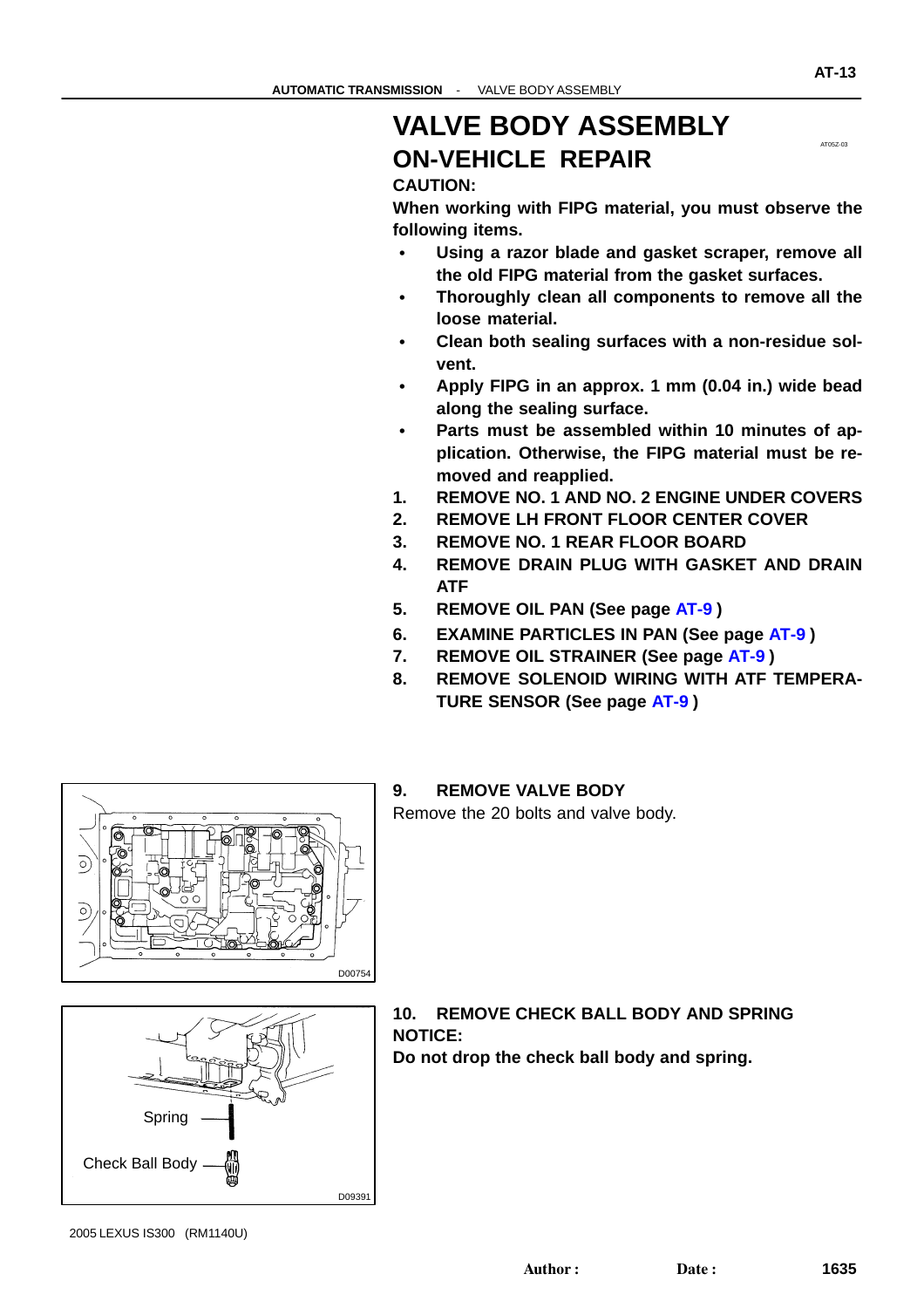

#### **11. REMOVE SOLENOID VALVE**

- (a) Remove the 3 bolts and shift solenoid valve No. 1, No. 2 and No. 3.
- (b) Remove the 2 bolts, oil guide plate, lock plate, shift solenoid valve SLN and No. 4.
- (c) Remove the 6 O-rings from each shift solenoid valve.
- (d) Remove the bolt, lock plate and shift solenoid valve SLU and SLT.
- **12. INSTALL SOLENOID VALVE**
- (a) Install the shift solenoid valve SLU and SLT and the lock plate with the bolt.

#### **Torque: 6.4 N·m (65 kgf·cm, 56 in.·lbf)**

- (b) Coat 6 new O-rings with ATF.
- (c) Install the 6 O-rings to the each solenoid valve.
- (d) Install the shift solenoid valve SLN, No. 4, lock plate and oil guide plate with the 2 bolts.

#### **Torque: 10 N·m (100 kgf·cm, 7 ft·lbf)**

(e) Install the shift solenoid valve No. 1, No. 2 and No. 3 with the 3 bolts.

#### **Torque:**

**Shift solenoid valve No. 1 and No. 3:**

**6.4 N·m (65 kgf·cm, 56 in.·lbf)**

**Shift solenoid valve No. 2:**

**10 N·m (100 kgf·cm, 7 ft·lbf)**



#### **13. INSTALL CHECK BALL BODY AND SPRING**



#### **14. INSTALL VALVE BODY**

(a) Align the groove of the manual valve to pin of the lever.

<sup>2005</sup> LEXUS IS300 (RM1140U)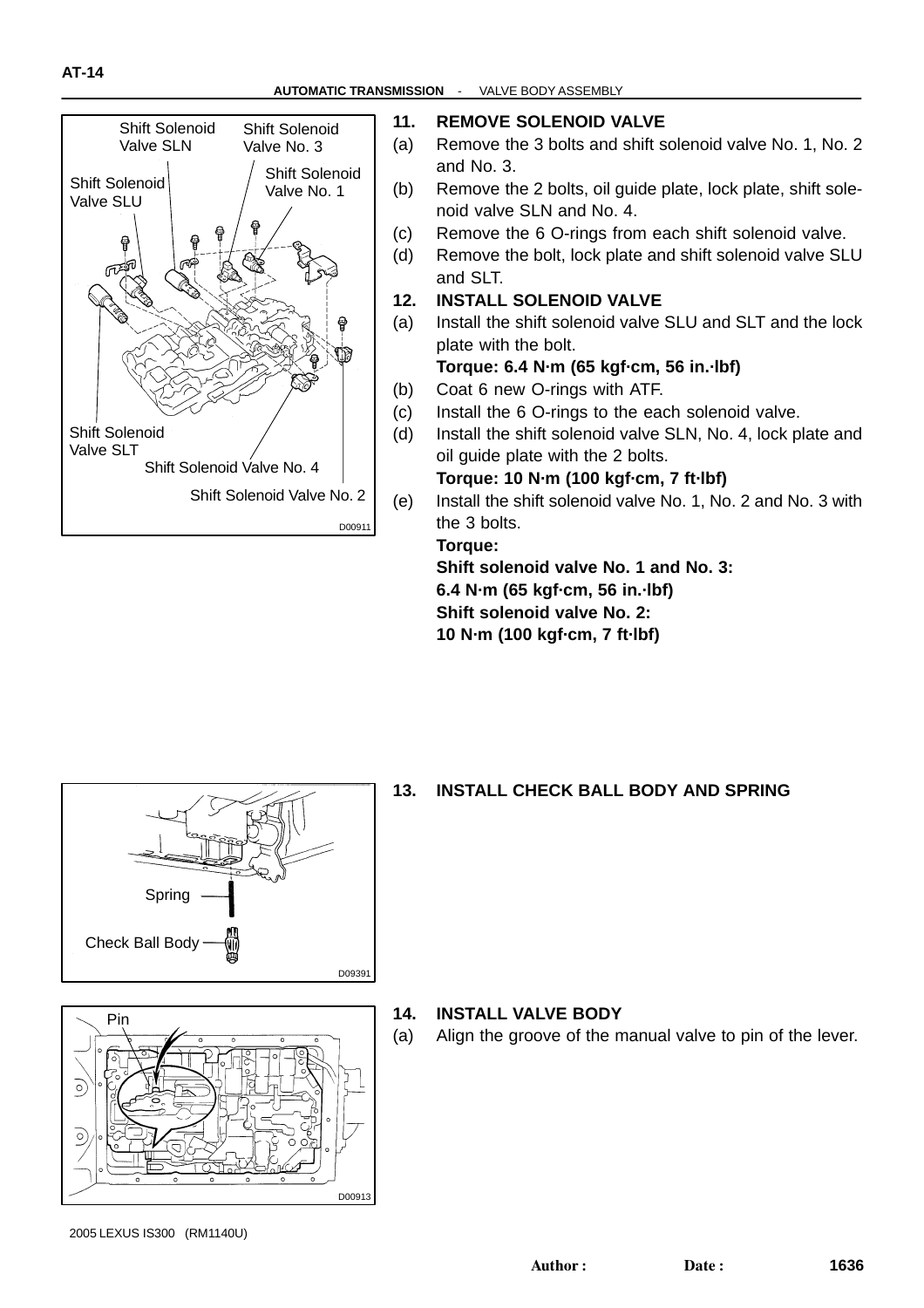

- (b) Install the 20 bolts. **Torque: 10 N·m (100 kgf·cm, 7 ft·lbf) Bolt length: Bolt A: 23 mm (0.91 in.) Bolt B: 28 mm (1.10 in.) Bolt C: 36 mm (1.42 in.)**
	- **Bolt D: 55 mm (2.17 in.)**
- **15. INSTALL SOLENOID WIRING WITH ATF TEMPERA-TURE SENSOR (See page [AT-9](#page-0-0) )**
- **16. INSTALL OIL STRAINER (See page [AT-9](#page-0-0) )**
- **17. INSTALL OIL PAN (See page [AT-9](#page-0-0) )**
- **18. INSTALL DRAIN PLUG WITH NEW GASKET Torque: 20 N·m (205 kgf·cm, 15 ft·lbf)**
- **19. FILL FLUID AND CHECK FLUID (See page [DI-338](#page-0-0) )**
- **20. INSTALL NO. 1 REAR FLOOR BOARD**
- **21. INSTALL LH FRONT FLOOR CENTER COVER**
- **22. INSTALL NO. 1 AND NO. 2 ENGINE UNDER COVERS**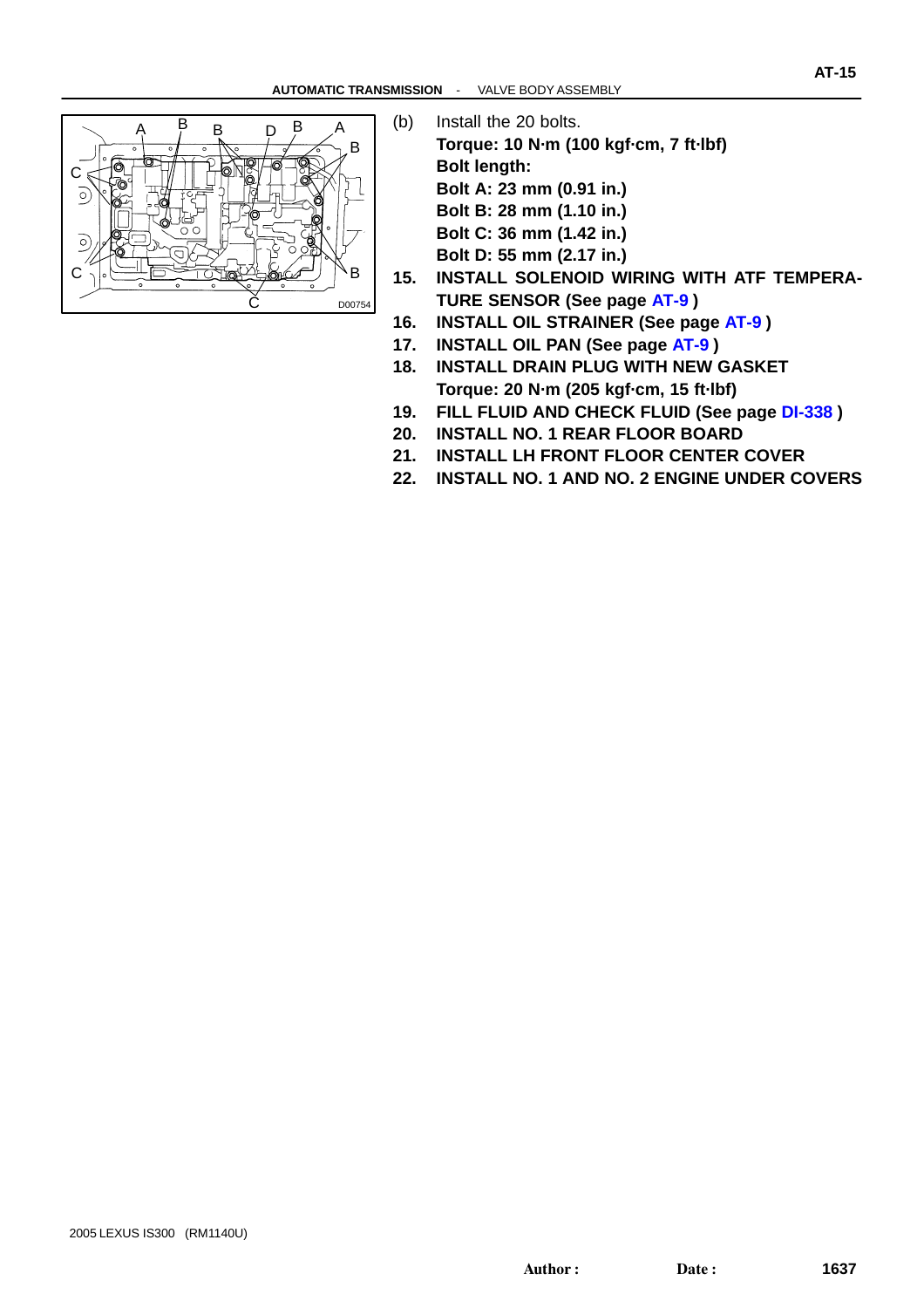#### **PARKING LOCK PAWL ON-VEHICLE REPAIR**

AT0HL-02

- **1. REMOVE NO. 1 AND NO. 2 ENGINE UNDER COVERS**
- **2. REMOVE LH FRONT FLOOR CENTER COVER**
- **3. REMOVE NO. 1 REAR FLOOR BOARD**
- **4. REMOVE VALVE BODY (See page [AT-13](#page-0-0) )**

#### **5. REMOVE PARKING LOCK PAWL BRACKET**

Remove the 3 bolts and parking lock pawl bracket.





- **6. REMOVE SPRING FROM PARKING LOCK PAWL SHAFT**
- **7. REMOVE PARKING LOCK PAWL SHAFT AND PARK-ING LOCK PAWL**
- **8. INSTALL PARKING LOCK PAWL AND PARKING LOCK PAWL SHAFT**
- **9. INSTALL SPRING TO PARKING LOCK PAWL SHAFT**
- **10. INSTALL PARKING LOCK PAWL BRACKET**

Install the parking lock pawl bracket with the 3 bolts.

**Torque: 7.4 N·m (75 kgf·cm, 65 in.·lbf)**

HINT:

- $\bullet$ Push the lock rod fully forward.
- Check that the parking lock pawl operates smoothly.
- **11. INSTALL VALVE BODY (See page [AT-13](#page-0-0) )**
- **12. INSTALL NO. 1 REAR FLOOR BOARD**
- **13. INSTALL LH FRONT FLOOR CENTER COVER**
- **14. INSTALL NO. 1 AND NO. 2 ENGINE UNDER COVERS**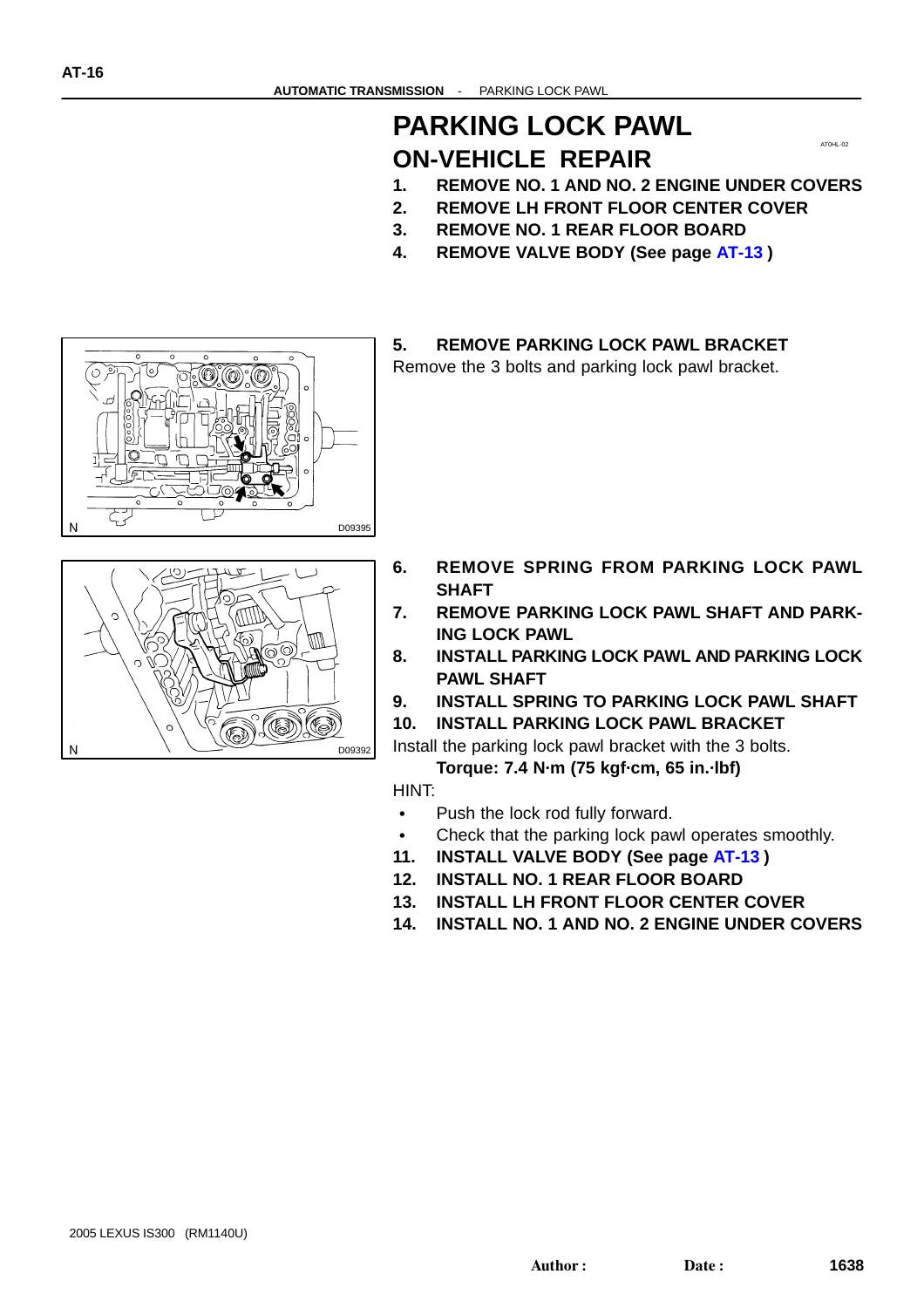#### **SHIFT LOCK SYSTEM LOCATION**



AT0HM-02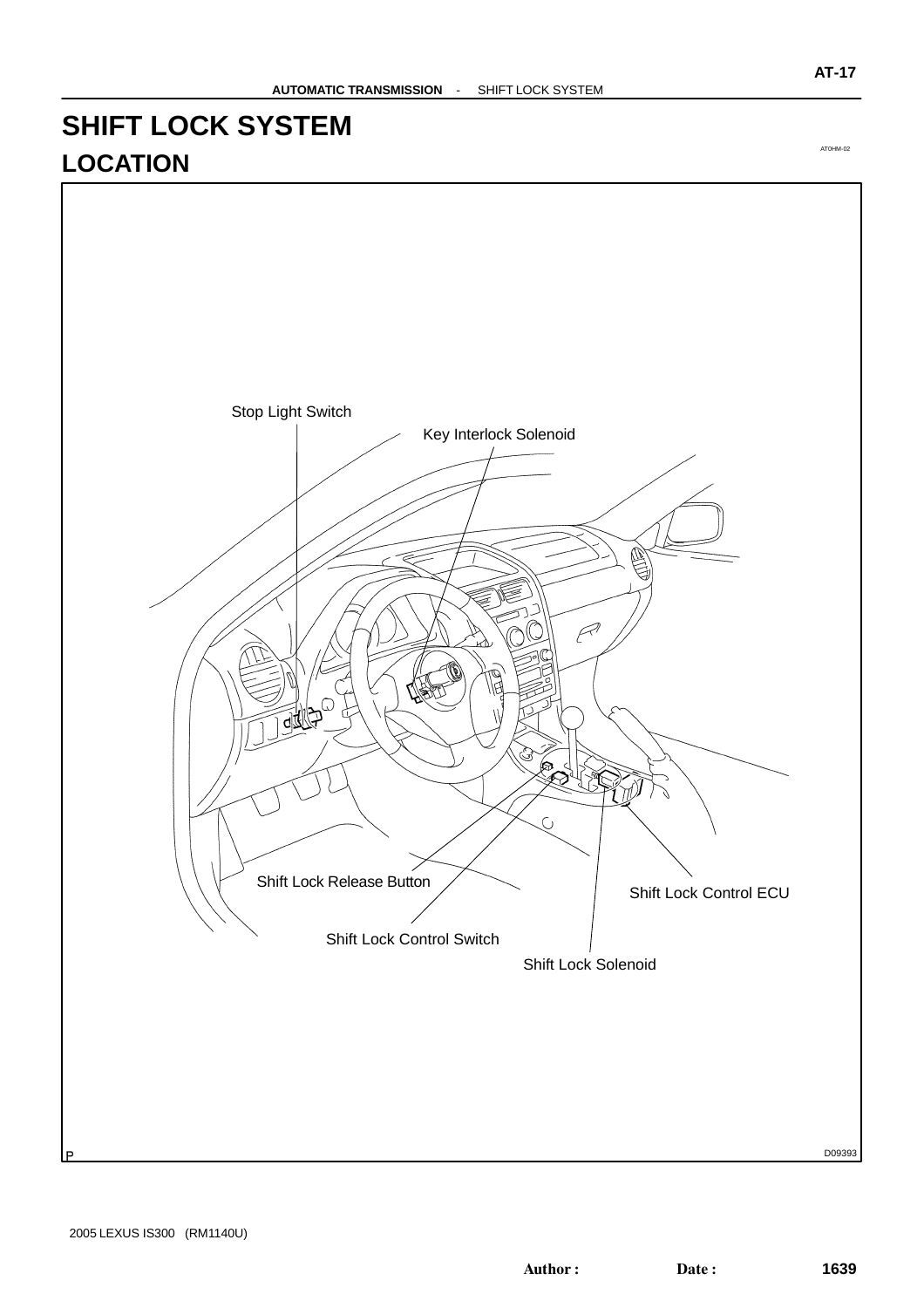

#### **INSPECTION**

#### **1. INSPECT SHIFT LOCK CONTROL ECU**

Using a voltmeter, measure the voltage at each terminal. HINT:

AT0HN-02

Do not disconnect the shift lock control ECU connector.

| Terminal                                         | Measuring condition                                                                                                                                                                                                         | Voltage (V)                                |
|--------------------------------------------------|-----------------------------------------------------------------------------------------------------------------------------------------------------------------------------------------------------------------------------|--------------------------------------------|
| B4 - B9 (ACC - E)                                | Ignition switch ACC                                                                                                                                                                                                         | $10 - 14$                                  |
| B5 - B9 (IG - E)                                 | Ignition switch ON                                                                                                                                                                                                          | $10 - 14$                                  |
| B8 - B9 (KLS <sup>+</sup> - E)                   | 4. Ignition switch ACC and P position<br>5. Ignition switch ACC and except P position<br>6. Ignition switch ACC and except P position (After approx. 1 second)                                                              | 0<br>$7.5 - 11.5$<br>$6 - 9$               |
| B10 - B9 (STP - E)                               | Depressing brake pedal                                                                                                                                                                                                      | $10 - 14$                                  |
| $A5 - A4$ (SLS <sup>+</sup> - SLS <sup>-</sup> ) | 1. Ignition switch ON and P position<br>2. Depress brake pedal<br>3. Depress brake pedal (After approx. 1 second)<br>4. Shift between P and N position under conditions above<br>5. Shift D position under conditions above | 0<br>$8 - 15$<br>$6 - 11$<br>$6 - 11$<br>0 |
| A3 - A2 (P1 - P)                                 | 1. Ignition switch ON, P position and depress brake pedal<br>2. Shift except P position under condition above                                                                                                               | $\Omega$<br>12                             |
| A1 - A2 (P2 - P)                                 | 1. Ignition switch ON, P position and depress brake pedal<br>2. Shift except P position under conditions above                                                                                                              | 12<br>0                                    |





#### **2. INSPECT SHIFT LOCK SOLENOID**

- (a) Disconnect the solenoid connector.
- (b) Using an ohmmeter, measure resistance between terminals.

If resistance value is not as specified, replace the solenoid.

(c) Check the solenoid operating sound when connecting the battery positive terminal to 5 (SLS<sup>+</sup>) and battery negative terminal to 4 (SLS<sup>-</sup>).

If the solenoid does not operate, replace the solenoid.

#### **3. INSPECT KEY INTERLOCK SOLENOID**

- (a) Disconnect the solenoid connector.
- (b) Using an ohmmeter, measure resistance between terminals.

If resistance valve is not as specified, replace the solenoid.

(c) Check the solenoid operating sound when connecting the battery positive terminal to 4 (KLS<sup>+</sup>) and battery negative terminal to 3 (KLS<sup>-</sup>).

If the solenoid does not operate, replace the solenoid.

2005 LEXUS IS300 (RM1140U)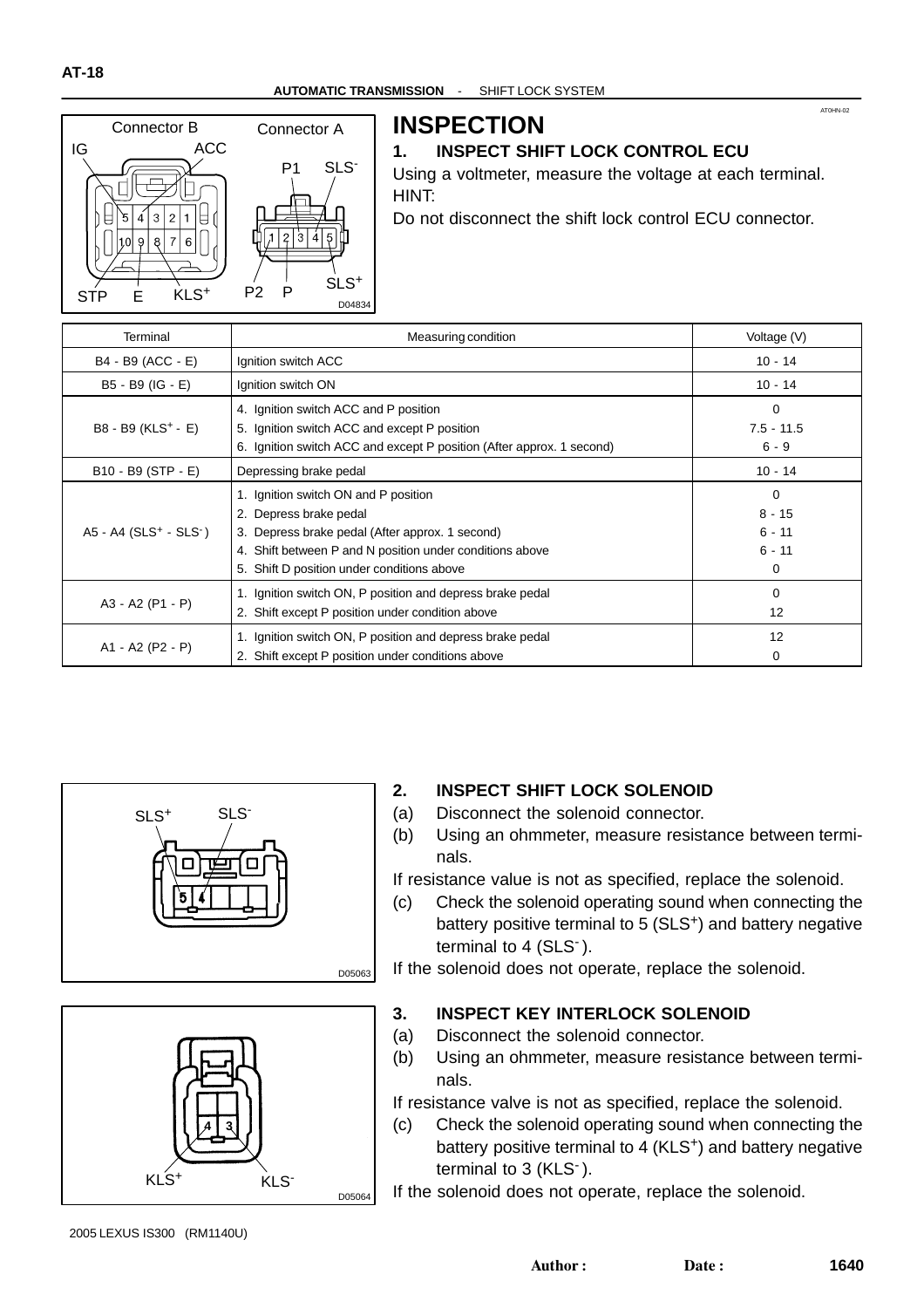

#### **4. INSPECT SHIFT LOCK CONTROL SWITCH**

- (a) Disconnect the shift lock control switch.
- (b) Inspect that continuity exists between each terminal.

| Shift position                               | Terminal condition to<br>terminal number | Specified value |  |  |  |
|----------------------------------------------|------------------------------------------|-----------------|--|--|--|
| P position (Release button<br>is not pushed) | $P - P1$                                 | Continuity      |  |  |  |
| P position (Release button<br>is pushed)     | $P - P1$<br>$P - P2$                     | Continuity      |  |  |  |
| Except P position                            | P - P2                                   | Continuity      |  |  |  |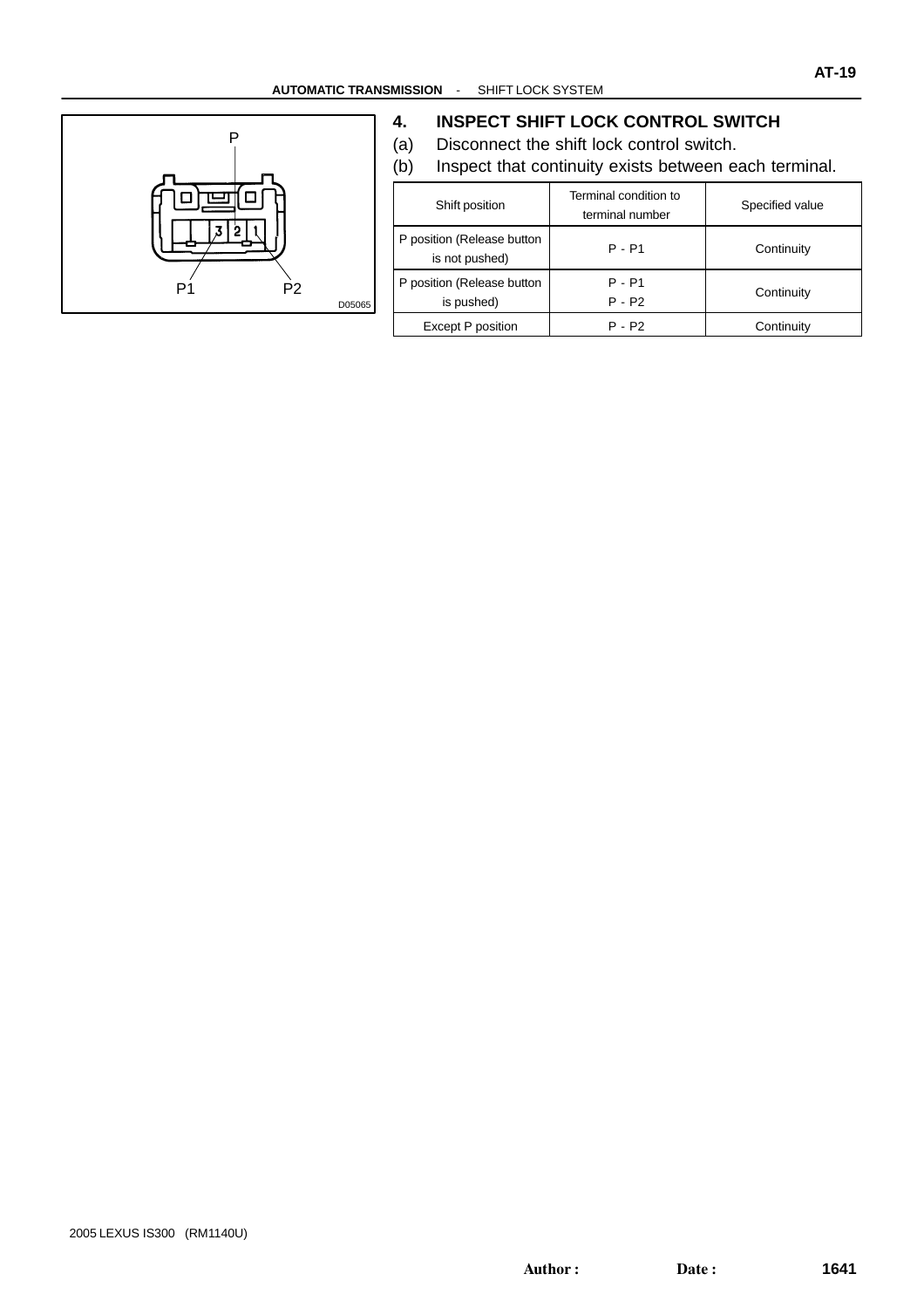#### **FLOOR SHIFT ASSEMBLY COMPONENTS**

AT0HO-02

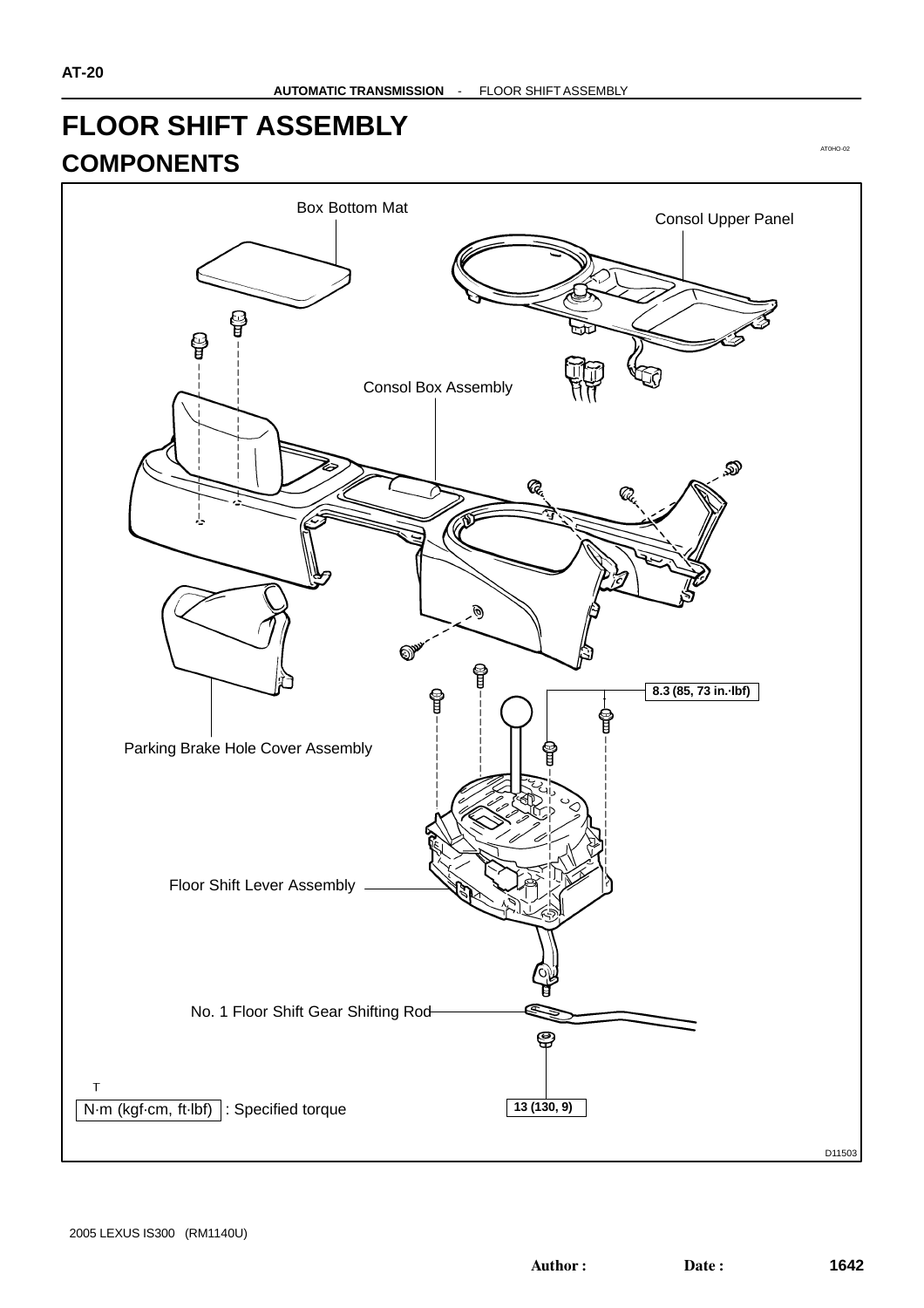

<sup>2005</sup> LEXUS IS300 (RM1140U)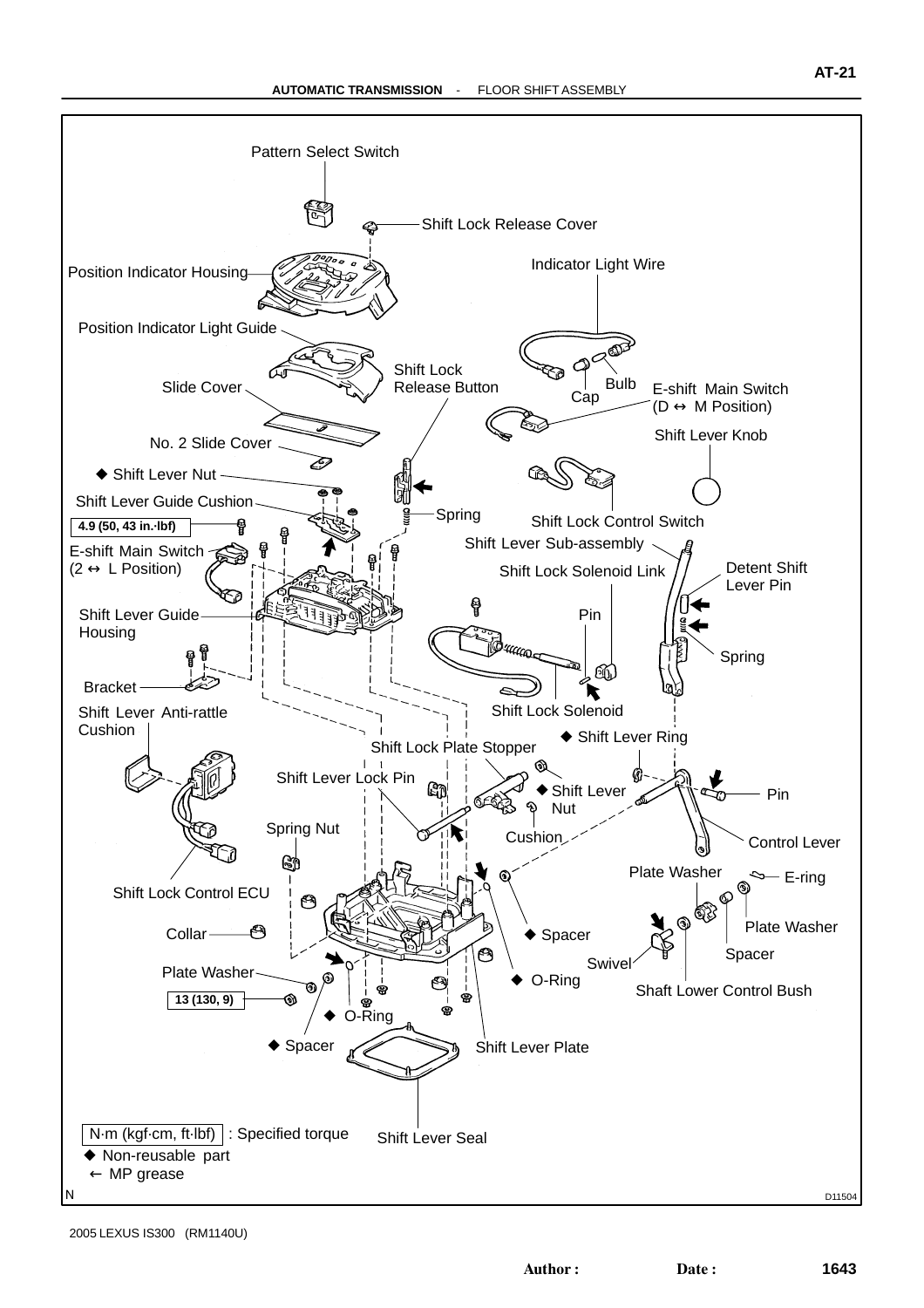

#### **REMOVAL**

**1. SEPARATE NO. 1 FLOOR SHIFT GEAR SHIFTING ROD**

AT0HP-02

- (a) Shift into the N position.
- (b) Remove the nut and separate the No. 1 floor shift gear shifting rod from the connecting rod swivel.
- **2. REMOVE CONSOLE BOX ASSEMBLY (See page [BO-139](#page-0-0) )**
- (a) Remove the console upper panel.
- (b) Remove the box bottom mat.
- (c) Remove the parking brake hole cover assembly.
- (d) Remove the console box assembly.



- **3. REMOVE FLOOR SHIFT LEVER ASSEMBLY**
- (a) Remove the 4 bolts.
- (b) Disconnect the 2 connectors.
- (c) Remove the floor shift lever assembly.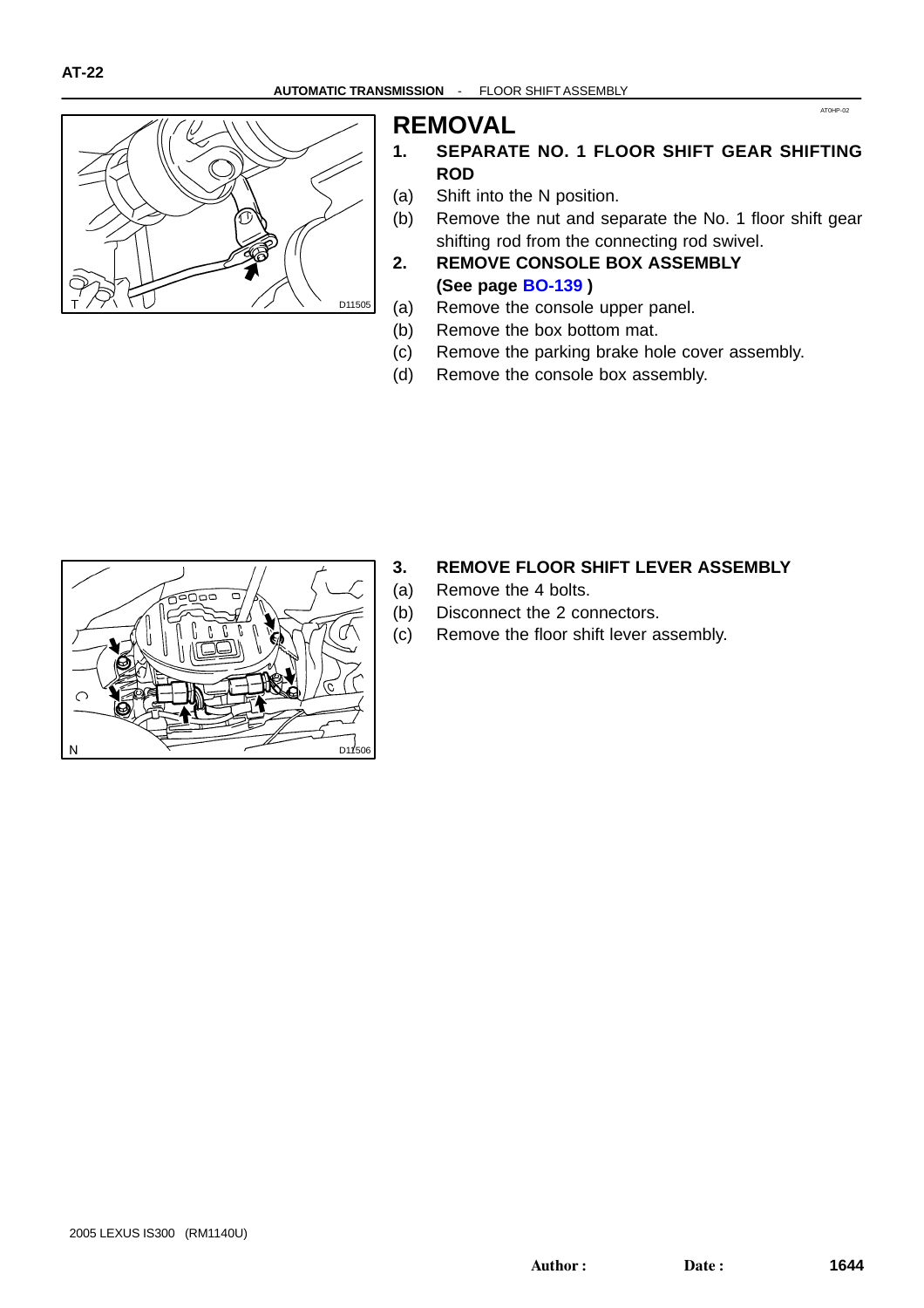AT0HQ-02

#### **DISASSEMBLY**

- **1. REMOVE SHIFT LEVER KNOB**
- **2. REMOVE POSITION INDICATOR HOUSING**
- (a) Using a small screwdriver, remove the shift lock release cover from the position indicator housing.
- (b) Disconnect the pattern select switch connector.
- (c) Remove the position indicator housing assembly.
- (d) Remove the pattern select switch from the position indicator housing assembly.
- **3. REMOVE POSITION INDICATOR LIGHT GUIDE**
- (a) Disconnect the indicator light wire from the position indicator light guide.
- (b) Remove the position indicator light guide.
- **4. REMOVE SLIDE COVER AND NO. 2 SLIDE COVER**
- **5. REMOVE SHIFT LEVER GUIDE HOUSING**
- (a) Disconnect the shift lock control ECU connector and indicator light wire from the shift lever plate.
- (b) Remove the 2 E-shift main switches and shift lock control switch from the shift lever guide housing.
- (c) Remove the 4 bolts, nuts and shift lever guide housing assembly.
- (d) Remove the bulb and cap and from the indicator light wire.



# D09408

#### **6. DISASSEMBLE SHIFT LEVER GUIDE HOUSING**

- (a) Using a screwdriver, ply and push up 3 shift lever nuts.
- (b) Using nippers, cut the 3 shift lever nuts off then. HINT:

Remove the shift lever lock pin of shift lever nut in the same way.

- (c) Remove the shift lever guide cushion.
- (d) Remove the 3 screws, shift lock control ECU and shift lock solenoid.
- (e) Remove the shift lock control ECU bracket and shift lever anti-rattle cushion from the shift lock control ECU.
- (f) Disconnect the E-shift main switch connector from the shift lever quide housing.
- (g) Remove the shift lock release button and spring.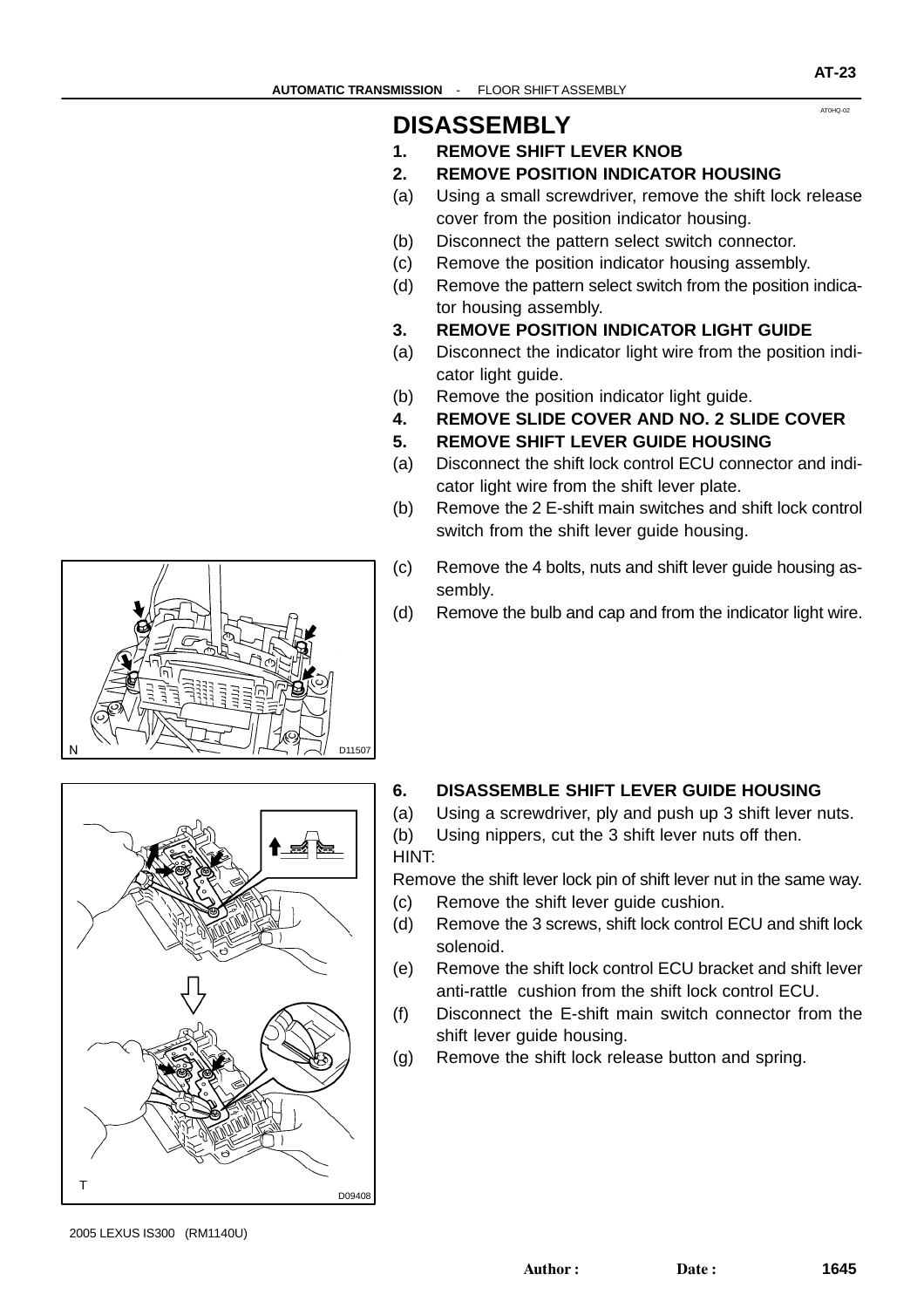

**AT-24**

(h) Remove the shift lever lock pin, shift lock plate stopper and cushion.



- **7. DISCONNECT SHIFT LOCK CONTROL ECU, SHIFT LOCK SOLENOID, SHIFT LOCK CONTROL SWITCH AND E-SHIFT MAIN SWITCH**
- (a) Disengage the secondary locking device of shift lock solenoid.
- (b) Release the locking lug of the terminals 4 and 5, and pull the terminals out from the rear.

HINT:

D04836

D05066

Remove the E-shift main switch in the same way.

- (c) Remove the shift lock solenoid.
- (d) Using 2 mm dia. steel wire, remove the pin the remove the shift lock solenoid link from the shift lock solenoid plunger.



 $\overline{5}$ 

 $10$ 

 $3|2$  $\vert$ 

 $\bf{8}$ Q

 $\overline{1}$ 

 $\epsilon$ 

- (e) Disengage the secondary locking device of shift lock solenoid.
- (f) Release the locking lag of the terminals 1 and 6, and pull the terminals out from the rear.
- (g) Remove the E-shift main switch.



#### **8. REMOVE SHIFT LEVER SUB-ASSEMBLY**

(a) Using a magnetic finger, remove the detent shift lever pin and spring.

 $\mathsf{T}$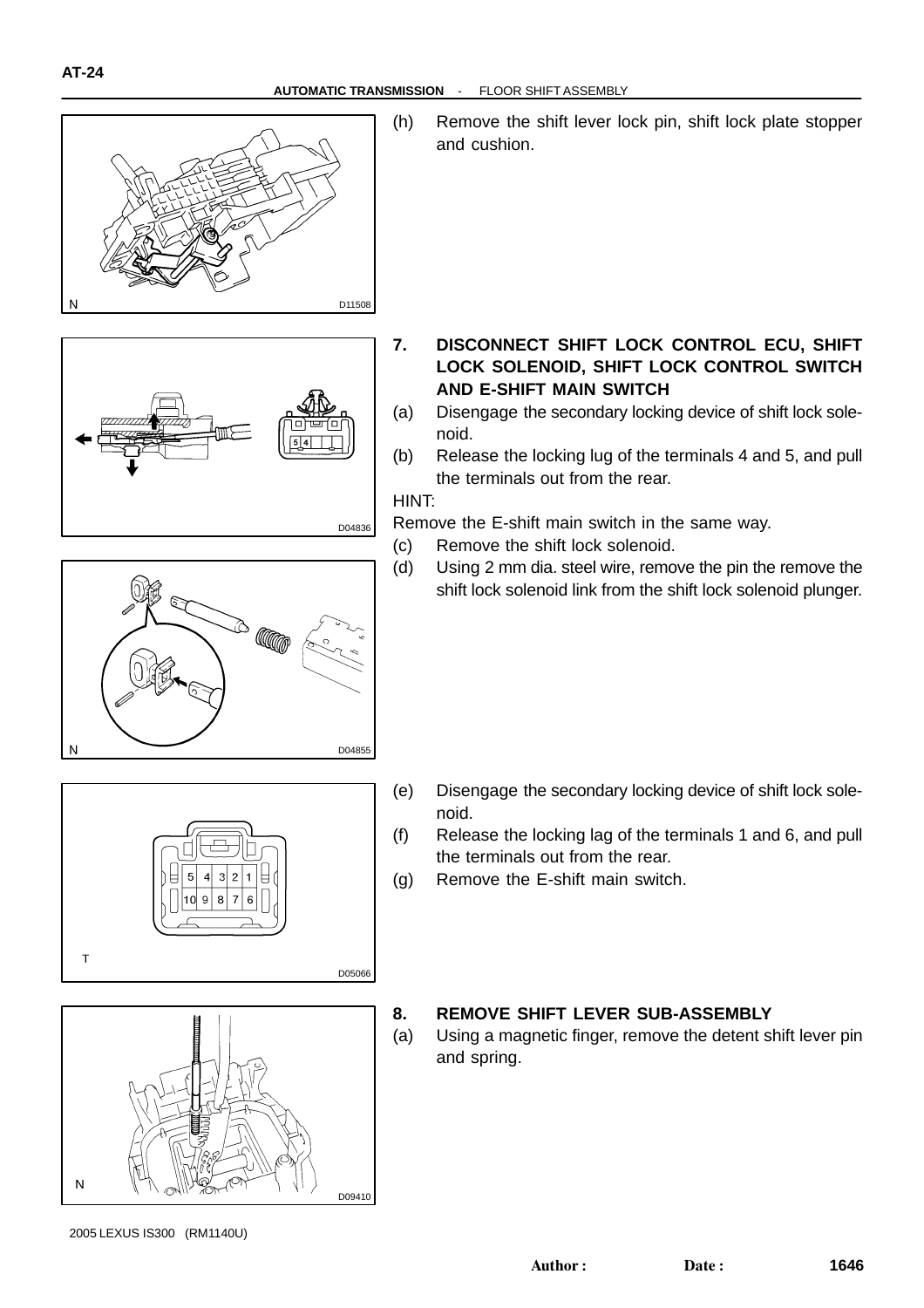

(b) Using 2 screwdrivers, remove the shift lever ring. (c) Remove the pin and shift lever sub-assembly.



#### **9. DISASSEMBLE SHIFT LEVER PLATE**

(a) Remove the nut, control lever, plate washer, 2 spacers and 2 O-ring.



- (b) Using pliers, remove the E-ring.
- (c) Remove the swivel, 2 plate washer, shaft lower control bush and spacer.
- (d) Remove the shift lever seal.
- (e) Remove the 4 collars.
- (f) Remove the 2 spring nuts.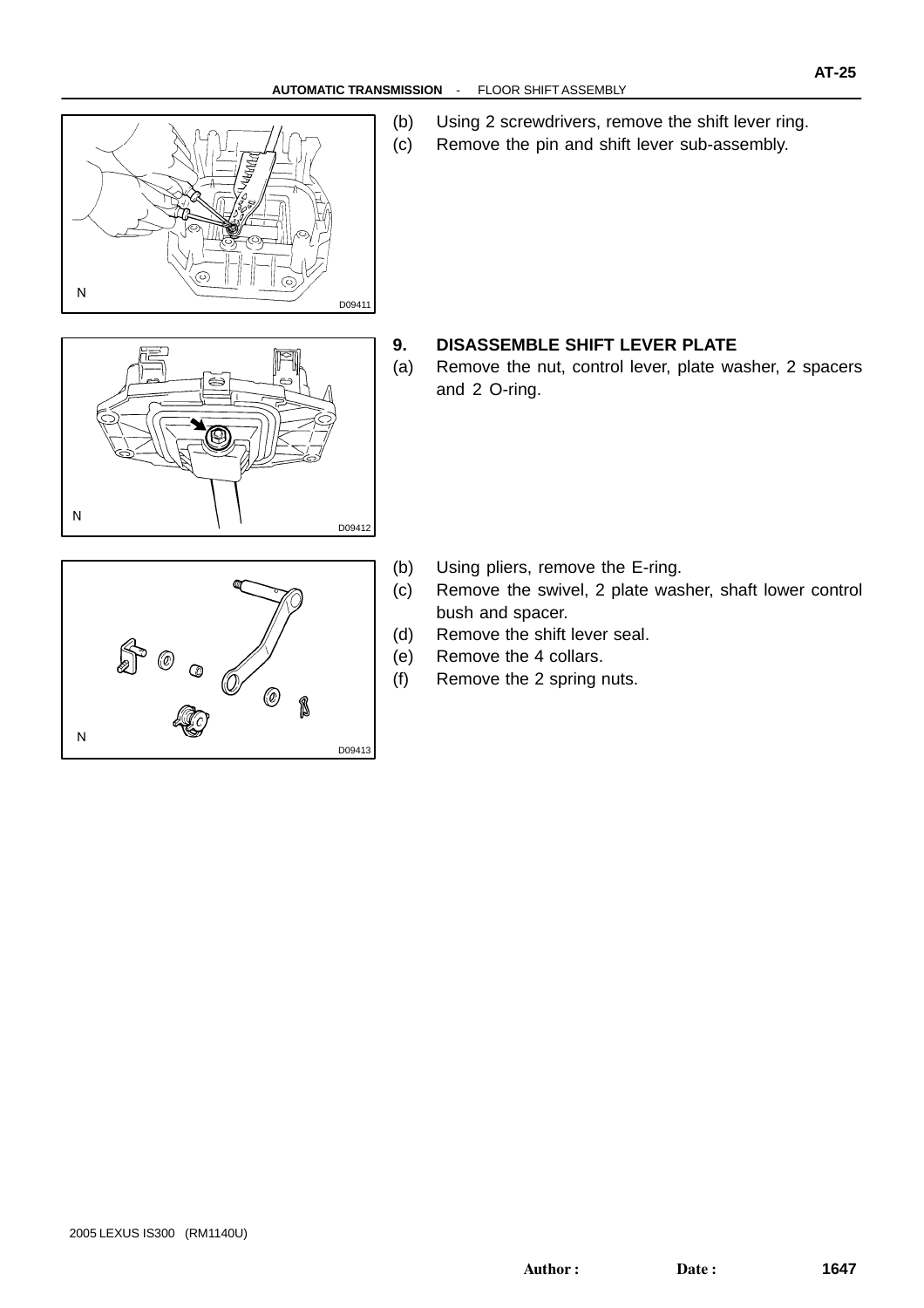#### **REASSEMBLY**

#### **1. REASSEMBLE SHIFT LEVER PLATE**

- (a) Install the 2 spring nuts.
- (b) Install the 4 collars.
- (c) Install the shift lever seal.



- (d) Install the shaft lower control bush, spacer, 2 plate washers and swivel.
- (e) Using pliers, install the E-ring.

- (f) Apply MP grease to the new 2 O-rings.
- (g) Install the 2 O-rings, 2 new spacers, plate washer, control lever and nut.

**Torque: 13 N·m (130 kgf·cm, 9 ft·lbf)**

- **2. INSTALL SHIFT LEVER SUB-ASSEMBLY**
- (a) Apply MP grease to the pin.

D09412

D09411

- (b) Install the shift lever sub-assembly and pin.
- (c) Using 2 screwdriver, install the shift lever ring.
- (d) Apply MP grease to the detent shift lever pin and spring.
- (e) Install the detent shift lever pin and spring.

### **A**  $\overline{\mathsf{N}}$ D04855

#### **3. REASSEMBLE SHIFT LOCK SOLENOID**

- (a) Apply MP grease to the shift lock solenoid link.
- (b) Install the shift lock solenoid link and pin to the shift lock solenoid plunger.
- (c) Install the shift lock solenoid link with shift lock solenoid plunger and spring to the shift lock solenoid.
- **4. CONNECT SHIFT LOCK CONTROL ECU, SHIFT LOCK SOLENOID, SHIFT LOCK CONTROL SWITCH AND E-SHIFT MAIN SWITCH**

AT0HR-02

 $\overline{N}$ 

 $\overline{N}$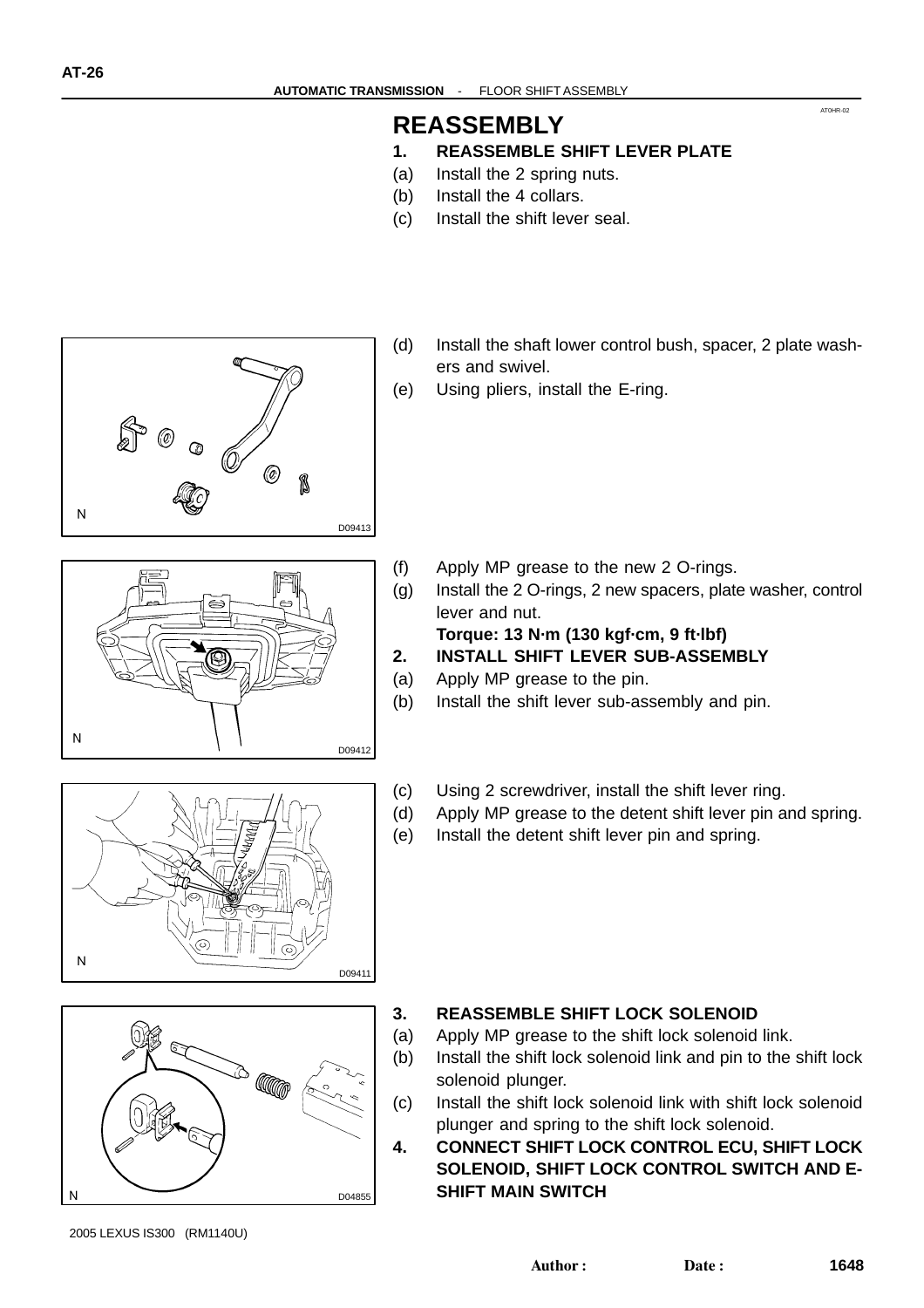

#### **5. REASSEMBLE SHIFT LEVER GUIDE HOUSING**

- (a) Apply MP grease to the shift lever lock pin.
- (b) Install the shift lever lock pin, shift lock plate stopper and cushion to the shift lever guide housing.
- (c) Install the new shift lever nut to the shift lever lock pin by knocking them lightly via the 10 mm seated nut.

HINT:

Install the shift lever guide cushion of the shift lever nut in the same way.

- (d) Apply MP grease to the shift lock release button.
- (e) Install the spring and shift lock release button.
- (f) Connect the E-shift main switch connector to the shift lever guide housing.
- (g) Install the shift lock control ECU bracket and shift lever anti-rattle cushion to the shift lock control ECU.
- (h) Install the shift lock control ECU and shift lock solenoid with the 3 screws to the shift lever guide housing.
- (i) Install the shift lever guide cushion with new 3 shift lever nuts.
- **6. INSTALL SHIFT LEVER GUIDE HOUSING**
- (a) Install the bulb and cap to the indicator light wire.



- (b) Install the shift lever guide housing assembly with the 4 bolts and nuts to the shift lever plate. **Torque: 4.9 N·m (50 kgf·cm, 43 in.·lbf)**
- (c) Install the 2 E-shift main switches and shift lock control switch to the shift lever quide housing.
- (d) Connect the shift lock control ECU and indicator light wire connector to the shift lever plate.

**7. INSTALL SLIDE COVER AND NO. 2 SLIDE COVER**

- **8. INSTALL POSITION INDICATOR LIGHT GUIDE**
- (a) Install the position indicator light guide.
- (b) Connect the indicator light wire to the position indicator light guide.
- **9. INSTALL POSITION INDICATOR HOUSING**
- (a) Install the pattern select switch to the position indicator housing.
- (b) Install the position indicator housing.
- (c) Connect the pattern select switch connector.
- (d) Install the shift lock release cover to the position indicator housing.
- **10. INSTALL SHIFT LEVER KNOB**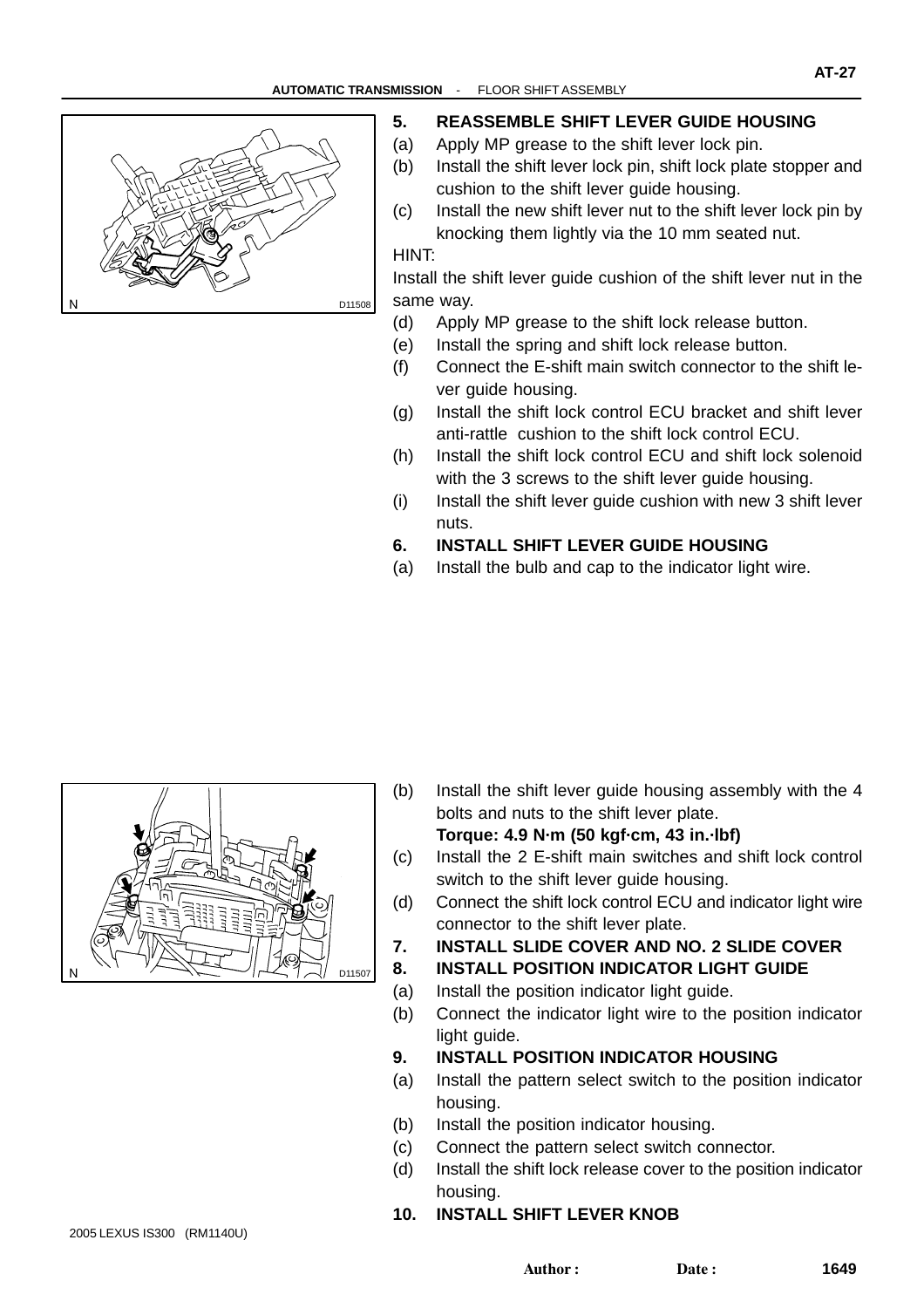

#### **INSTALLATION**

- **1. INSTALL FLOOR SHIFT LEVER ASSEMBLY**
- (a) Connect the 2 connectors to the floor shift lever assembly.

AT0HS-02

- (b) Install the floor shift lever assembly with the 4 bolts.
- **Torque: 8.3 N·m (85 kgf·cm, 73 in.·lbf) 2. INSTALL CONSOLE BOX ASSEMBLY (See page [BO-149](#page-0-0) )**
- (a) Install the console box assembly.
- (b) Install the parking brake hole cover assembly.
- (c) Install the box bottom mat.
- (d) Install the console upper panel.



#### **3. INSTALL NO. 1 FLOOR SHIFT GEAR SHIFTING ROD**

- (a) Shift into the N position.
- (b) Connect the No. 1 floor shift gear shifting rod and connecting rod swivel with the nut.
- **Torque: 13 N·m (130 kgf·cm, 9 ft·lbf) 4. CHECK SHIFTING LEVER POSITION (See page [DI-338](#page-0-0) )**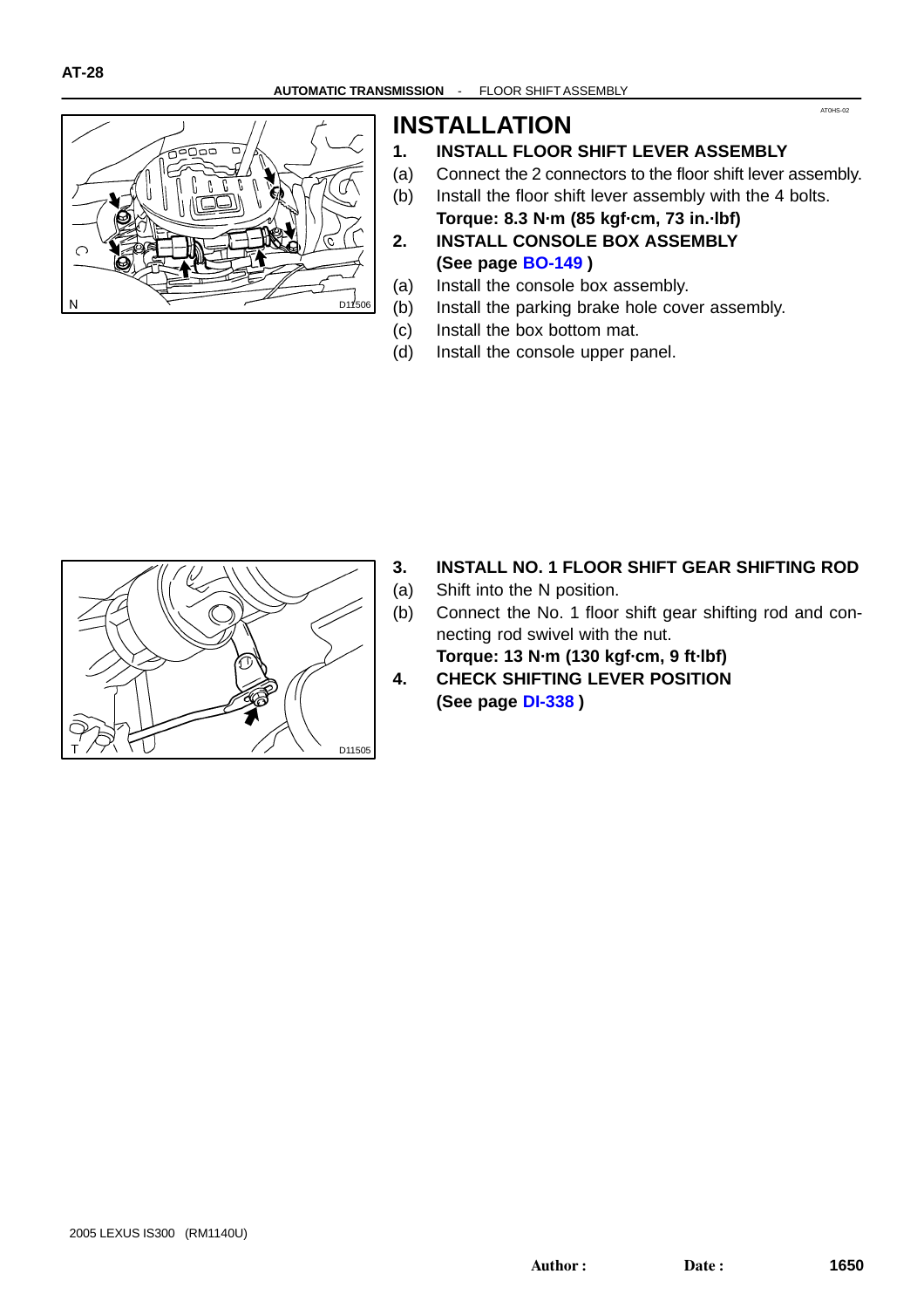#### **AUTOMATIC TRANSMISSION UNIT COMPONENTS**



AT0XX-03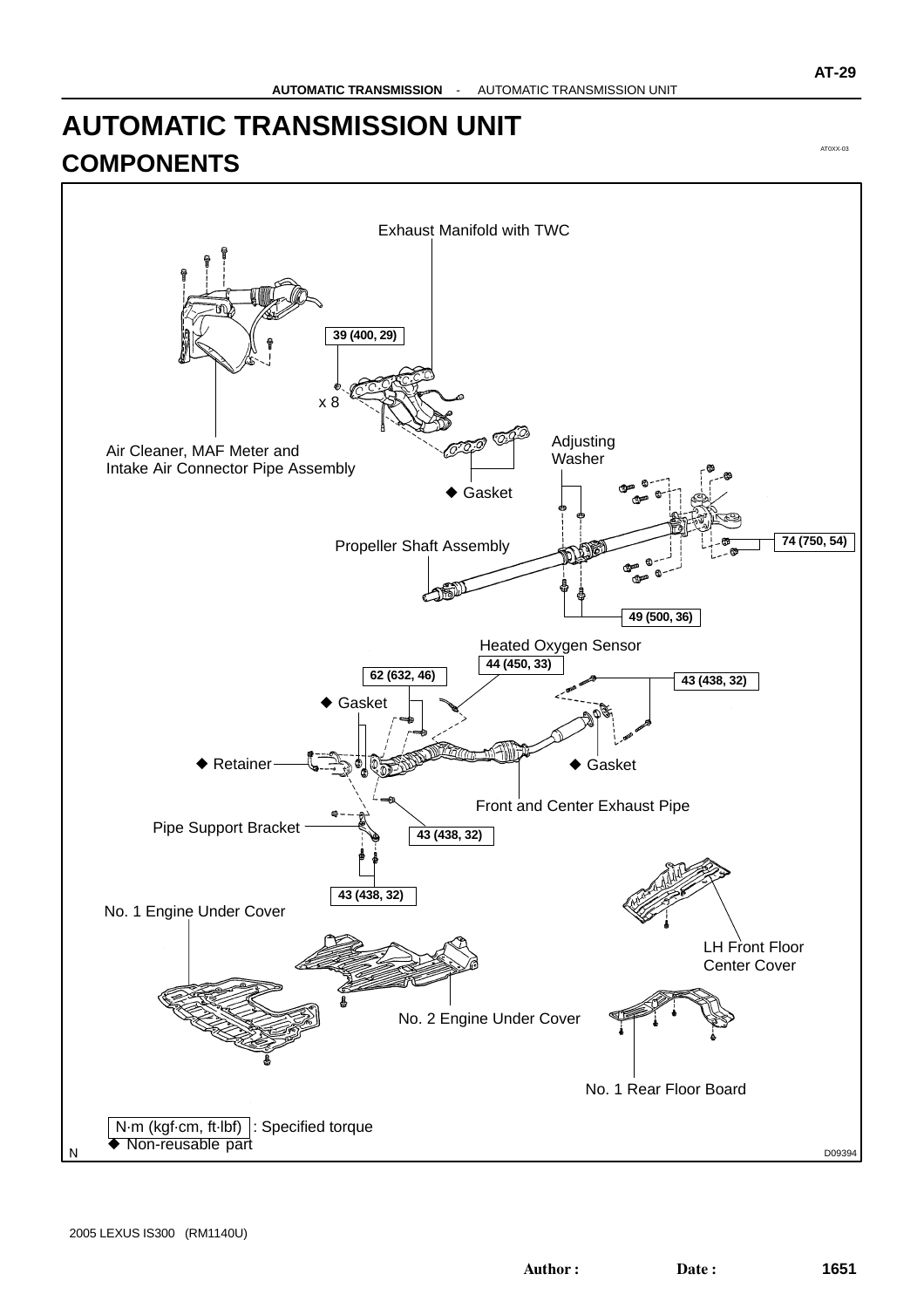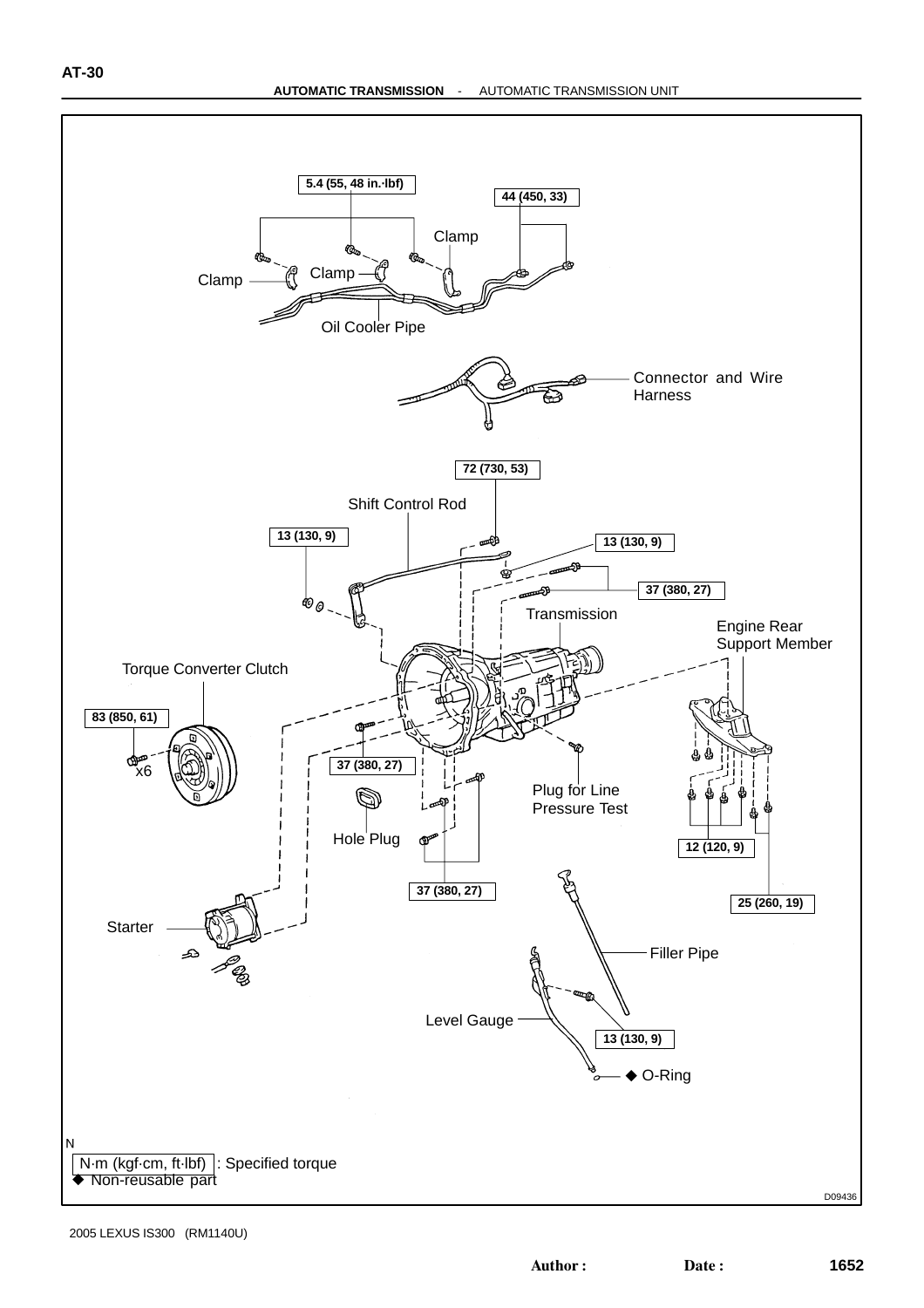#### AT0XY-01

## .<br>B09011

#### **REMOVAL**

- **1. REMOVE LEVEL GAUGE**
- **2. REMOVE FILLER PIPE**

Remove the bolt and filler pipe with the O-ring. HINT:

At the time of installation, please refer to the following item. Replace the used O-ring with a new one.

**3. REMOVE AIR CLEANER, MAF METER AND INTAKE AIR CONNECTOR PIPE ASSEMBLY**

#### **4. REMOVE EXHAUST MANIFOLD WITH TWC**

- (a) Disconnect the 3 connectors.
- (b) Remove the 8 nuts, 2 gaskets and exhaust manifold with the TWC.

#### **Torque: 39 N·m (400 kgf·cm, 29 ft·lbf)**

HINT:

At the time of installation, please refer to the following item. Replace the used gaskets with new ones.

#### **5. RAISE VEHICLE**

#### **NOTICE:**

**Make sure that the vehicle is securely supported.**

- **6. REMOVE NO. 1 AND NO. 2 ENGINE UNDER COVERS**
- **7. REMOVE LH FRONT FLOOR CENTER COVER**
- **8. REMOVE NO. 1 REAR FLOOR BOARD**
- **9. DRAIN ENGINE COOLANT**
- **10. REMOVE UPPER RADIATOR HOSE FROM RADIATOR**
- **11. REMOVE FRONT AND CENTER EXHAUST PIPES (See page [EM-100](#page-0-0) )**

#### **12. REMOVE SHIFT CONTROL ROD**

- (a) Remove the nut and washer, and disconnect the rod. **Torque: 13 N·m (130 kgf·cm, 9 ft·lbf)**
- (b) Remove the nut and shift control rod. **Torque: 13 N·m (130 kgf·cm, 9 ft·lbf)**
- **13. REMOVE PROPELLER SHAFT (See page [PR-4](#page-0-0) )**
- **14. DISCONNECT OIL COOLER PIPE**
- (a) Remove the 3 bolts and 3 clamps. **Torque: 5.4 N·m (55 kgf·cm, 48 in.·lbf)**





2005 LEXUS IS300 (RM1140U)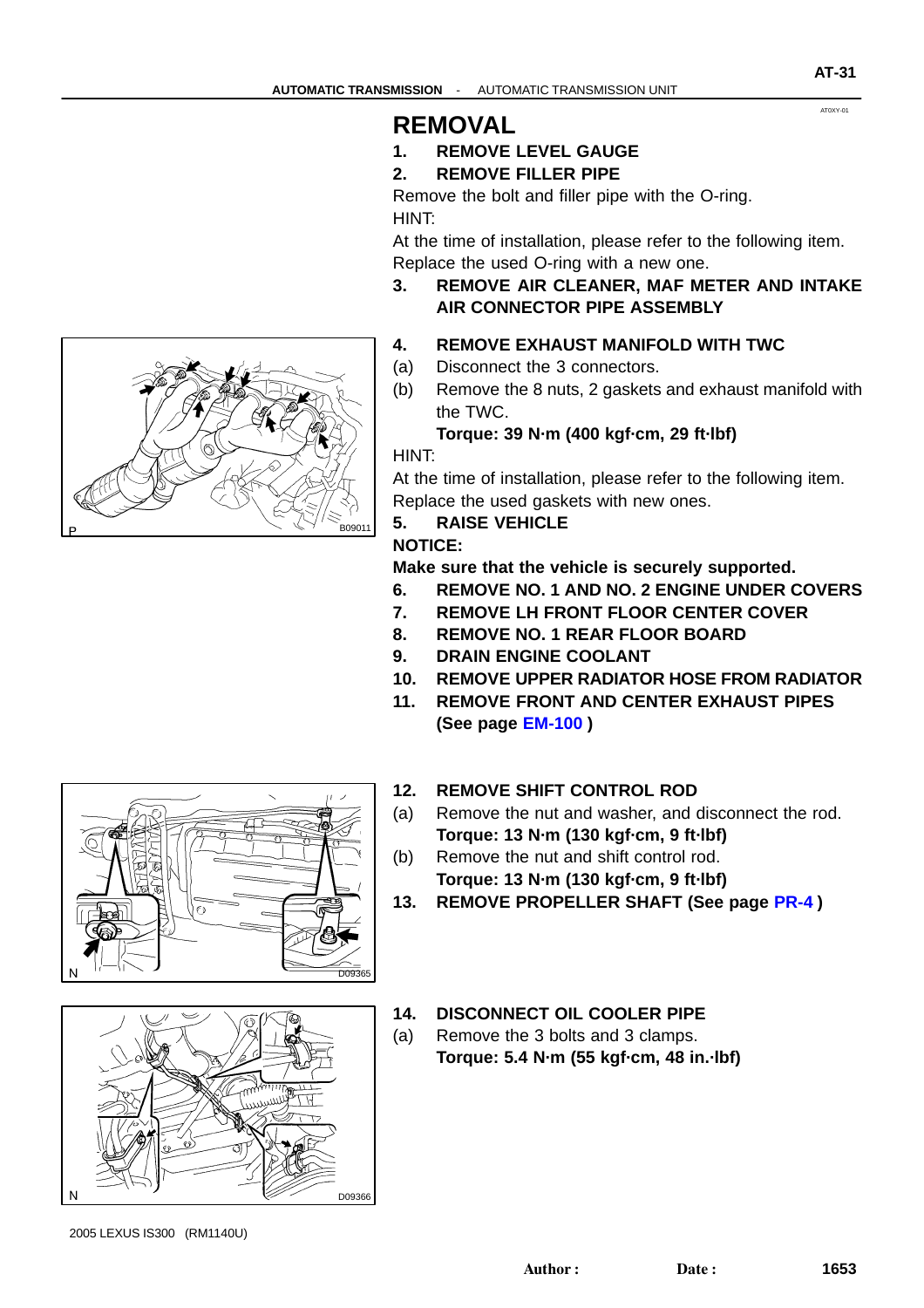



**NOTICE:**

#### **Be careful not to damage the oil cooler pipe.**

- (c) Disconnect the 2 oil cooler pipes from the transmission.
- **15. REMOVE TORQUE CONVERTER CLUTCH MOUNT-ING BOLT**
- (a) Remove the hole plug.
- (b) Turn the crankshaft to gain access to each bolt.
- (c) Hold the crankshaft pulley nut with a wrench and remove the 6 bolts.

**Torque: 48 N·m (490 kgf·cm, 35 ft·lbf)**

HINT:

D01047

At the time of installation, please refer to the following item. First install black colored bolt and then the 5 other bolts.

#### **16. SUPPORT TRANSMISSION WITH JACK**





**17. REMOVE 4 ENGINE REAR SUPPORT MEMBER SET BOLTS**

**Torque: 25 N·m (260 kgf·cm, 19 ft·lbf)**



**18. DISCONNECT CONNECTORS AND WIRE HARNESS**

(a) Tilt down the transmission.

#### **NOTICE:**

#### **Take care so that the cooling fan does not come in contact with the fan shroud.**

- (b) Disconnect the following connectors:
	- (1) O/D direct clutch speed sensor connector
	- (2) Vehicle speed sensor connector
	- (3) Park/neutral position switch connector
	- (4) Solenoid connector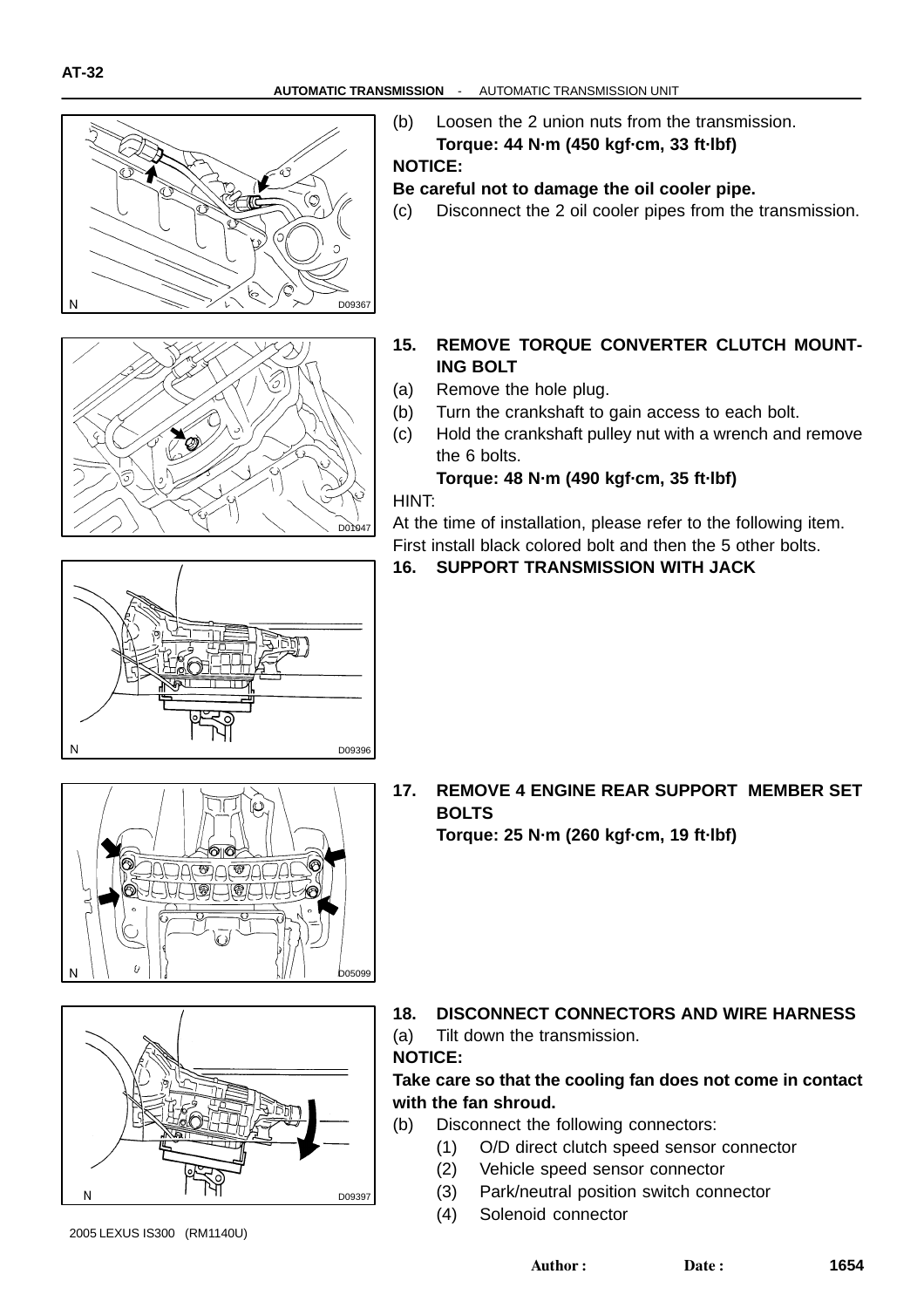(c) Disconnect the wire harness from the clamps on the transmission.



#### **19. REMOVE STARTER**

- (a) Disconnect the connector and wire from the starter.
- (b) Remove the 2 bolts and starter.

**Torque: 37 N·m (380 kgf·cm, 27 ft·lbf) 20. REMOVE TRANSMISSION**

Remove the 9 bolts, ground cable and transmission. **Torque:**

- **17 mm head: 72 N·m (730 kgf·cm, 53 ft·lbf)**
- **14 mm head: 37 N·m (380 kgf·cm, 27 ft·lbf)**



#### HINT:

Q06924

At the time of installation, please refer to the following item. Lift the front side of the engine.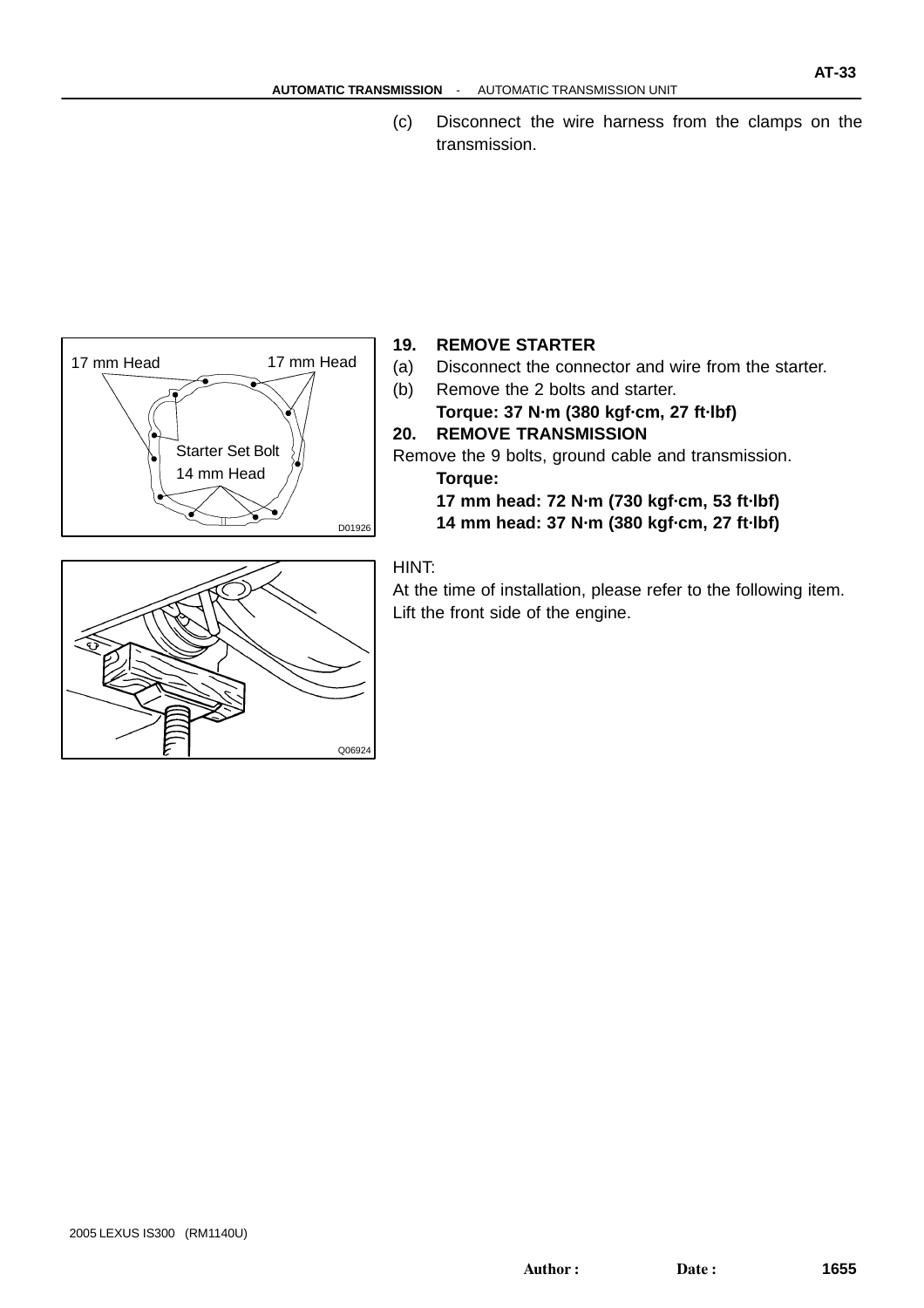AT0HV-02



#### **INSTALLATION 1. CHECK TORQUE CONVERTER CLUTCH INSTALLA-TION**

Using calipers and a straight edge, measure from the distance from the installed surface of the transmission housing to the installed surface of the torque converter clutch.

#### **Correct distance: More than 0.1 mm (0.004 in.)**

If the distance is less than the standard, check for an improper installation.

#### **2. INSTALL TRANSMISSION Installation is in the reverse order of removal (See page [AT-31](#page-0-0) ).**

HINT:

After installation, check and inspect items as follows.

- Adjust the shift lever position (See page [DI-338](#page-0-0)).
- $\bullet$ Fill ATF and check fluid level (See page [DI-338](#page-0-0) ).
- $\bullet$ Do the road test (See page [DI-338](#page-0-0) ).
- Fill with engine coolant (See page [CO-2](#page-0-0)).